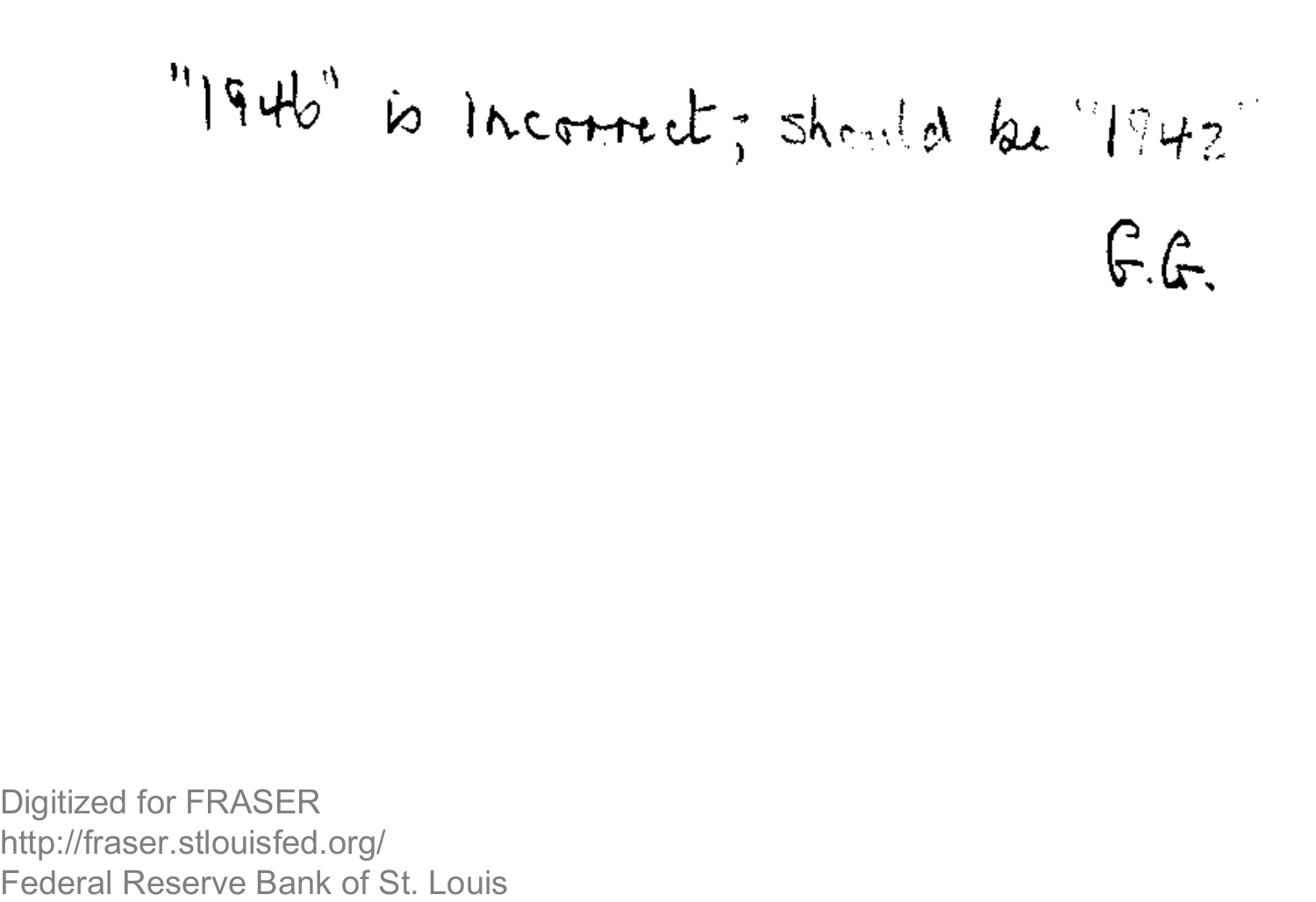$95$ 

Statement of Randolph E. Paul, General Counsel of the Treasury Department, before the Senate Finance Committee in Executive Session in support of the recommendations of the Secretary of the Treasury for an additional war-time revenue program

In his statement Secretary Morgenthau emphasized the need for additional taxes to increase Treasury receipts out of current income by an amount far in excess of his previous recommendations and to exercise a strong restraining influence on consumer spending in order to furnish an effective weapon for combatting inflationary increases in prices.

The Secretary has indicated the broad outlines of the Treasury's recommendations. It is my purpose to discuss these recommendations in detail. The proposed spendings tax is in two parts — a flat rate tax to be refunded after the war, and a progressive surtax.

### The Refundable Part of the Spendings Tax

The refundable part of the spendings tax would be imposed at a flat rate of 10 percent on the total spendings of individuals for consumer goods and services. In general, it would apply to all individuals who had income subject to the individual income tax, and also to individuals subject to the spendings surtax whether or not they had income subject to the income tax.

It is suggested that single persons be entirely outside the scope of the tax only if their income is less than \$500, and married couples only if their income is less than \$1,000. The exclusion would be increased by an additional \$250 for each dependent. The test for determining liability to file a refundable spendings tax return would therefore be stated in terms of income, even though the tax itself would be assessed on the basis of spendings. The reason for using the income test is to facilitate the administration of the refundable spendings tax by collecting it in conjunction with the individual income tax.

#### Tax base

The tax would be levied on total spendings of persons filing returns and reporting total spendings in excess of \$500 for a single person,  $$1,000$  for a married couple, and an additional \$250 for each dependent. The tax would be imposed on the taxpayer's total spendings, not merely on that part of his spendings above these amounts.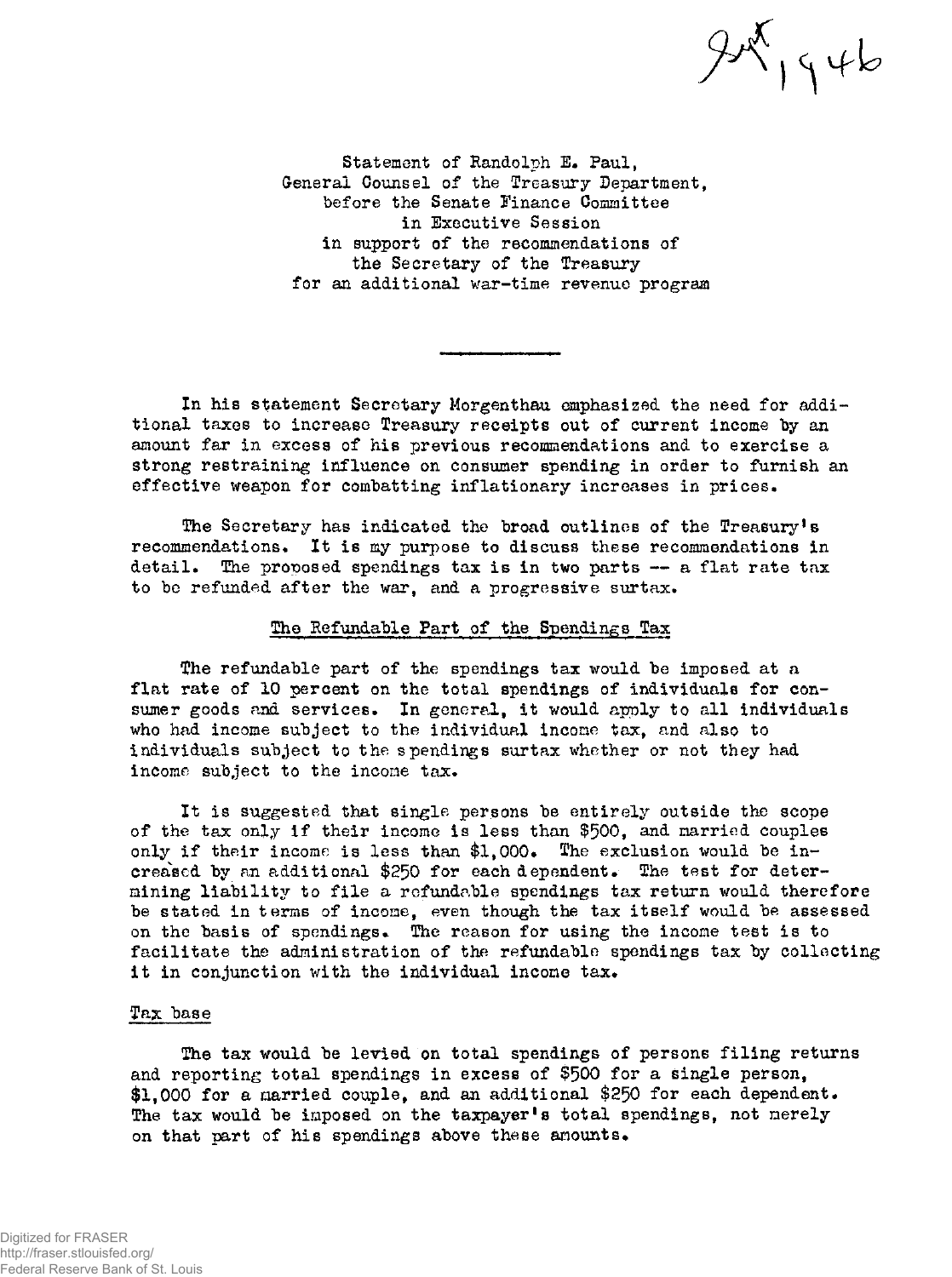The amount of spendings would be computed indirectly. From the total amount of funds at the disposal of the taxpayer, derived either from current income or by drawing on capital, there would be subtracted the amount of savings.  $"Savings"$  would be defined to include, chiefly, repayment of debt, premiums paid on life insurance, expenditures for the purchase of bonds or other capital assets, gifts and contributions, payment of taxes and increases in bank balances. The items needed to determine the tax base are shown in the attached schedule  $(Exhibit 1)$ .

#### Method of collection

The refundable part of the spendings tax would be collected in the same manner and at the same time as the individual income tax. A tentative tax would be collected at source on wages, salaries, and dividends in the same manner as it is proposed to collect part of the regular income tax. A spendings tax return would be made part of the annual income tax return. The amount of spendings and the tax thereon would also be computed on the sane return. The total of the income tax and the spendings tax payable would be ascertained by deducting the income tax and the spendings tax already collected at source. If the amount collected at source exceeded the combined tax liability, the excess would be promptly repaid to the taxpayer.

#### Short income and spendings tax form

The great majority of taxpayers would be eligible to file a simplified refundable spendings tax return which would be a supplementary part of their simplified income tax return.

### Tax rate and amount of tax

The refundable part of the spendings tax would be levied at a rate of 10 percent on the taxpayer's total spendings. An individual with an income of \$5,000, for example, who spent \$3,200, would pay a tax of  $$320.$  If he increased his savings and spent only \$2,400, the tax liability would be reduced to \$240.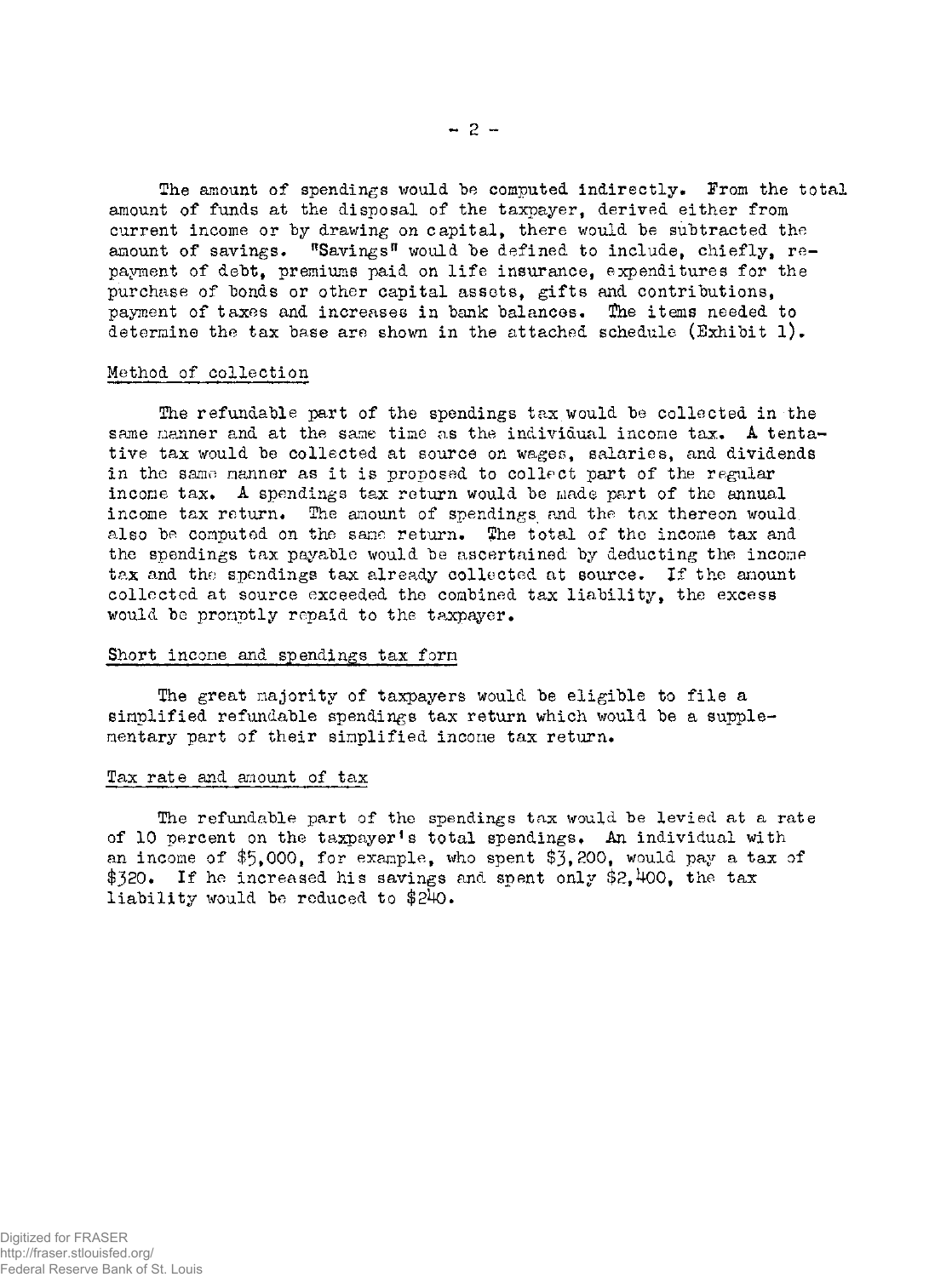Special provision would be required to avoid large differences between the tax on persons just below and just above the exclusion limits  $-$  that is, the limits at which the tax becomes applicable. For a single person without dependents, for instance, the exclusion amount is \$500. Those with spendings in excess of \$500 would be liable to a tax of 10 percent on all their spendings. In some cases, in the absence of a special provision, the tax would be greater than the excess of their spendings over the exclusion limits. An individual spending \$510, for example, would be subject to a tax of \$51» whereas if he spent only \$500, he would not be subject to tax. To provide for a gradual transition between non-taxable and taxable individuals, it is proposed that the tax on persons just above the exclusion limits shall not exceed the excess of their spendings over the exclusion limits. In the illustration cited, the tax on the single individual spending \$510 would be \$10.

#### Refunding of spendings tax

It is suggested that this flat-rate spendings tax be made refundable without interest after the war. The amount collected in the first year of operation of the tax might be refunded in the first year following the close of the war; the amount collected in the second year might be refunded in the second year following the close of the war; and so on. It might also be desirable to provide for earlier refunding after the close of the war at the discretion of the Secretary of the Treasury. Provision should in any event be made for the earlier refunding of the tax even prior to the close of the war in cases of proven distress.

The Treasury proposes that the entire amount of the flat-rate tax be refunded. However, if the Committee should desire to do so, it is technically feasible to refund the entire tax only to the lower income groups.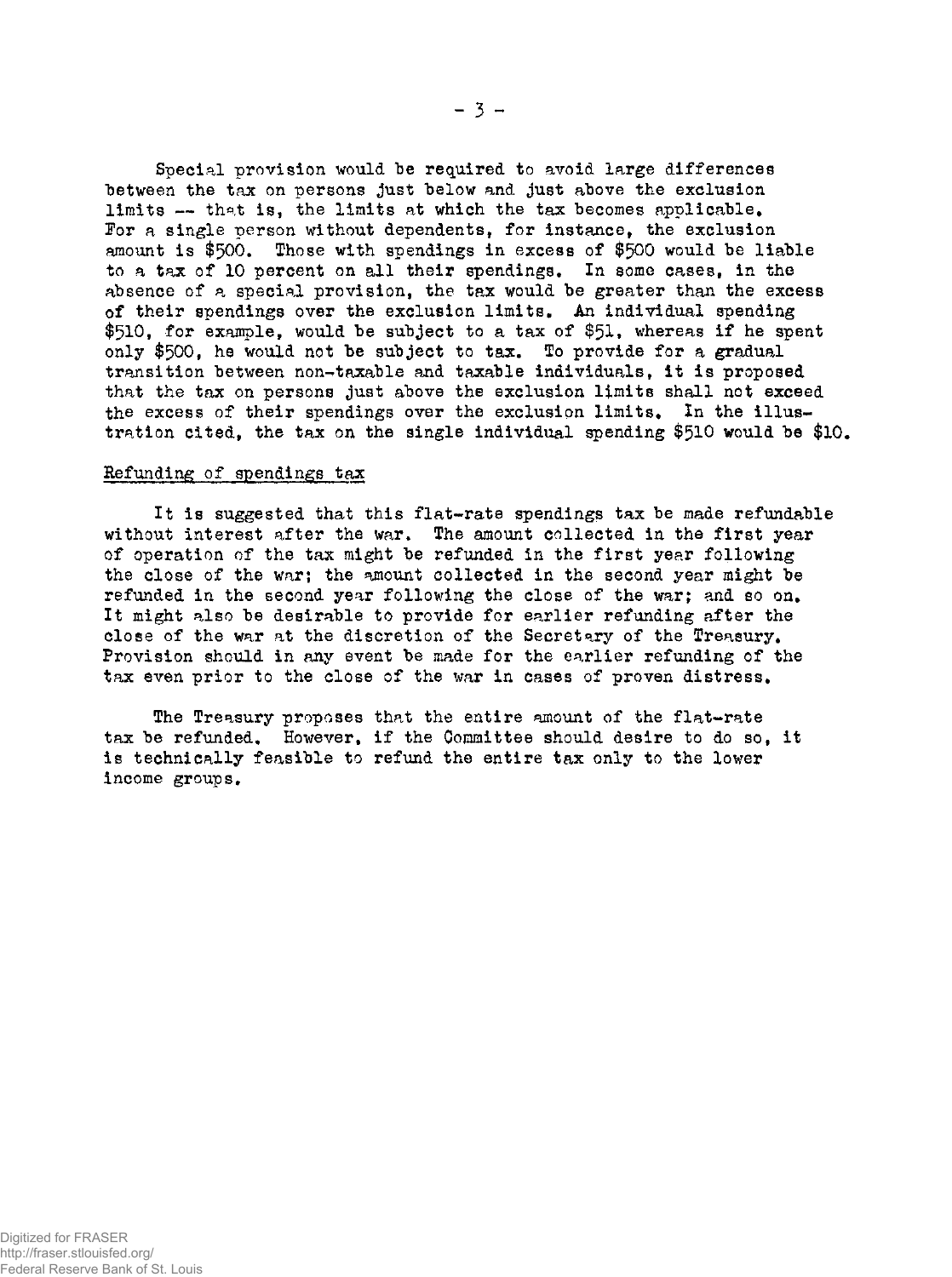### The Individual Spendings Surtax

I turn now to a discussion of the second part of the spendings tax, the spendings surtax. This tax would be imposed at progressive rates on expenditures in excess of an exemption of \$1,000 for a single person, \$2,000 for a married couple, and an additional \$500 for each dependent. In contrast to the exclusions under the flat rate tax, these exemptions provide a minimum of spendings that is free from surtax for everyone, regardless of the total amount spent.

The spendings would be calculated in the same manner as in the case of the refundable spendings tax  $-$  that is, they would not include such items as debt repayment, insurance premiums and bond purchases — except that you may want to consider allowing some extraordinary expenditures also to be deducted.

#### Method of collection

The tax would be collected currently by requiring individuals to report the approximate amount of spending at short intervals, say quarterly, with a final adjustment after the close of the year. The quarterly report might contain no more than a single item — the approximate amount of spending during the preceding quarter.

#### Tax rates

The tax rates would be progressive. The following surtax rate schedule is suggested:

| Spendings<br>(Brackets) | Tax rate<br>(Brackets) |
|-------------------------|------------------------|
| \$1.000                 | 10%                    |
| 2,000<br>$1,000 -$      | 20                     |
| $2,000 -$<br>3,000      | 30                     |
| $3,000 -$<br>5,000      | ഥറ                     |
| $5.000 -$<br>10,000     | 50                     |
| Over \$10,000           | 75                     |

This schedule would apply to a single person in the usual manner. However, direct application of this progressive spendings tax schedule to a family as a unit would be unduly harsh on large families and would favor single persons. This follows from the fact that the larger the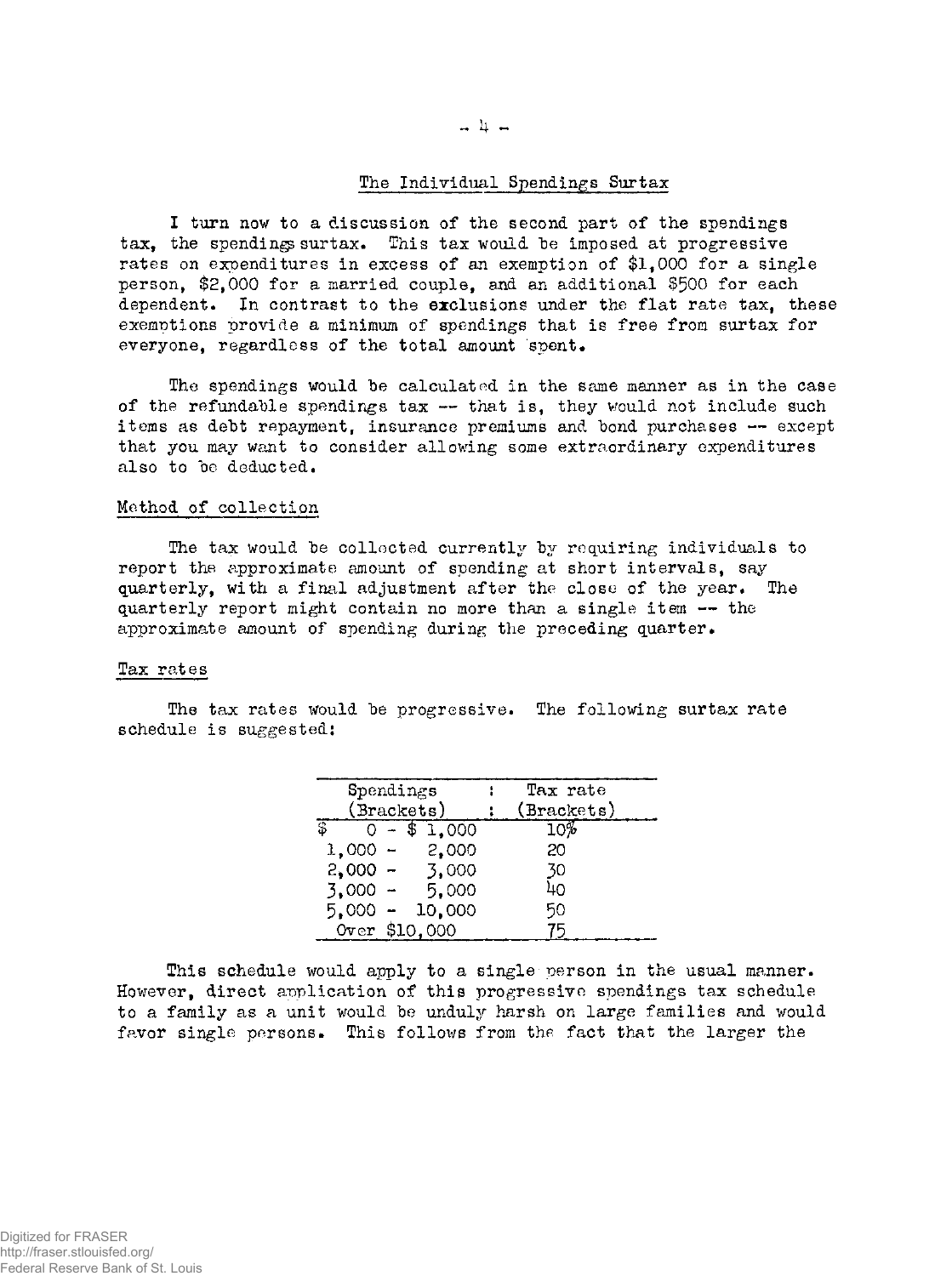family, the greater is the necessary amount of spendings and the higher the rate at which the spendings would be taxed. This difficulty can be overcome by putting the family's tax on a per capita basis. The family's total spendings would be divided by the number of persons in the family. The progressive rate schedule would then be applied to the resulting per capita spendings. The per capita tax computed in this way would be multiplied by the number of persons in the family to get the total family tax. For this purpose, a dependent child would be counted as equivalent to one-half a person.

For example, a married couple with one dependent would comprise 2.5 taxable persons. If this family spent  $$5,000$ , spendings in excess of the exemption of \$2.500 would be  $$2,500$  or  $$1,000$  per taxable person. According to the above rate schedule, the surtax would be \$100 per person, or \$250 for the family (2.5 times \$100). Married couples would be permitted to file either joint returns or separate returns, since discrimination would be avoided by the method of computing spendings per taxable person. The amounts and effective rates of tax under the above rate schedules are shown in Exhibits 2, 2a, 2b and 2c.

#### Effective date of surtax

The spendings surtax should be made effective as of September 1,  $1942.$  It is essential that this be done in order to prevent large scale buying and hoarding of consumers' goods in anticipation of the enactment of the spendings tax. In addition, unless the spendings tax is made effective as of the date on which it is announced, individuals would be given an opportunity to convert their bank deposits into currency, hoping thereby to set aside spendable funds upon which an adequate check could not be made. These and similar dangers can be prevented only by making the spendings surtax effective as of September 1, 1942. The corresponding difficulties are not of great importance with respect to the refundable part of the spendings tax and this could go into effect January 1,  $1943*$ 

#### Reduction of exemptions for the regular income tax

In addition to the spendings tax, the Treasury recommends a reduction in the personal exemptions under the individual income tax.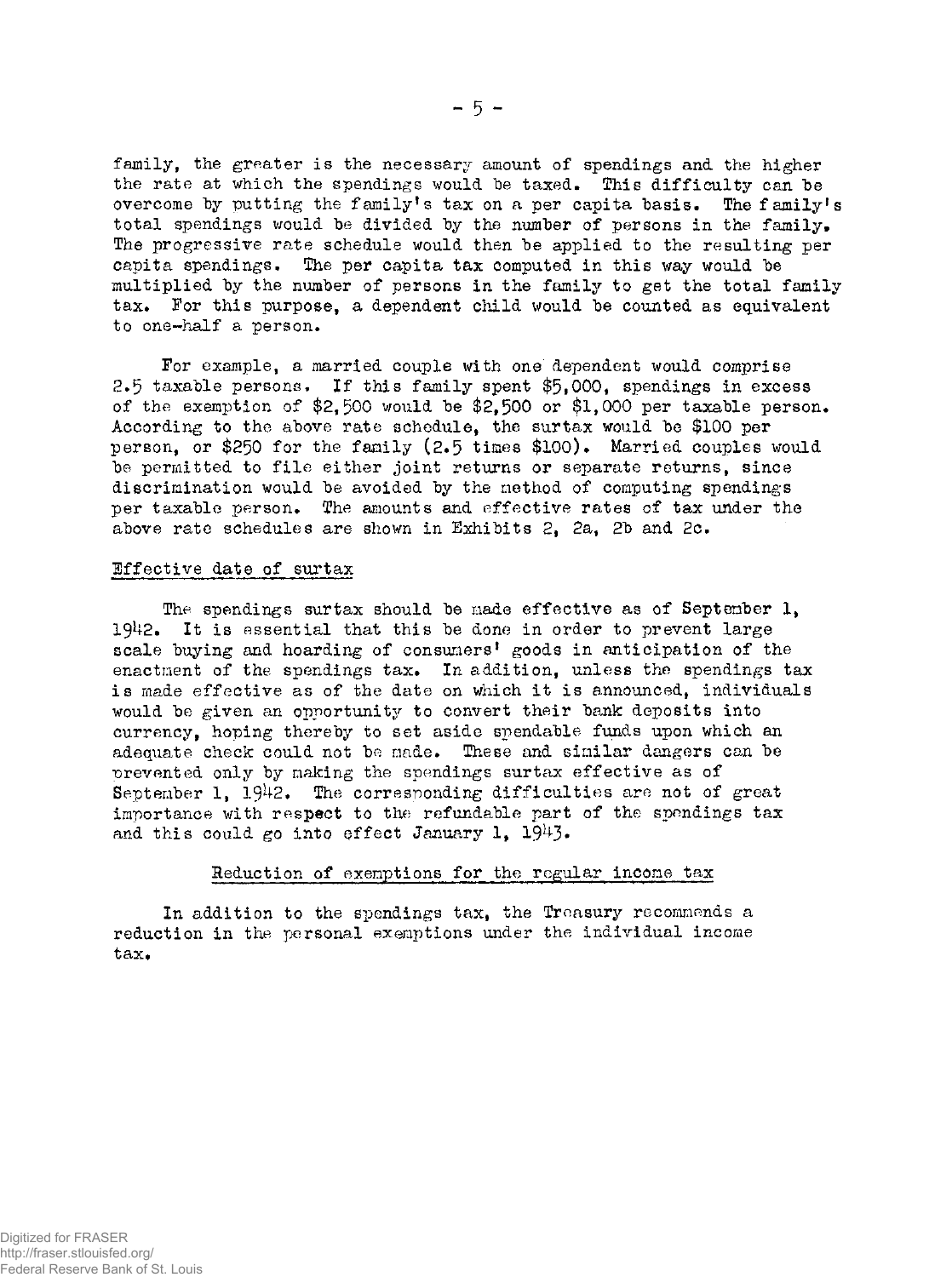The exclusions of \$500, \$1,000, and \$250 for the refundable spendings tax are believed to be desirable in order that a very large volume of consumer spendings may be brought into the tax base, For purposes of simplicity the income tax exemptions and the refundable spendings tax exclusions should be the same amounts of income. Accordingly, it is suggested that the personal income tax exemptions be lowered to \$500 for single persons, \$1,000 for married couples, and \$250 for each dependent. This step will need to be taken in any event as the impact of the war increases. It represents a \$200 reduction in a married couple's exemption and a \$50 reduction in the amount of the dependent credit, from the exemptions tentatively adopted by your Committee.

The proposal would increase the number of taxpayers to some five million above the estimated number under the exemptions tentatively adopted by your Committee. Under the rates of H. R. 7378, the lowering of exemptions would increase the tax liability of a married person without dependents having an income of  $2,000$  from  $140$  to  $178$ ; for one with an income of \$10,000 from \$2,152 to \$2,220. A married person with two dependents having an income of \$2,000 would pay a tax of  $$83$ . whereas with the exemptions under H. R. 7378, he would pay no tax. For a \$10,000 income, the tax liability would be increased from \$1,880 to \$2,050. The amounts of tax and the effective rates for taxpayers with selected net incomes under present law, under the rates of H. R. 7378, with the proposed lowered exemptions, are shown in Tables  $3$ ,  $3a$ ,  $3b$ , and 3c.

The proposed reductions in personal exemptions and credit for dependents will increase substantially the tax load of those in the lowest taxable income groups and you may want to consider revising the surtax rate schedule to reduce the impact on these groups. We should be glad to submit such schedules for your consideration.

#### Effect of the Treasury program

The total yield of the proposed program at  $1942$  levels of income is estimated to be  $$6.5$  billion. Of this amount,  $$4.5$  billion would be refundable to taxpayers after the war.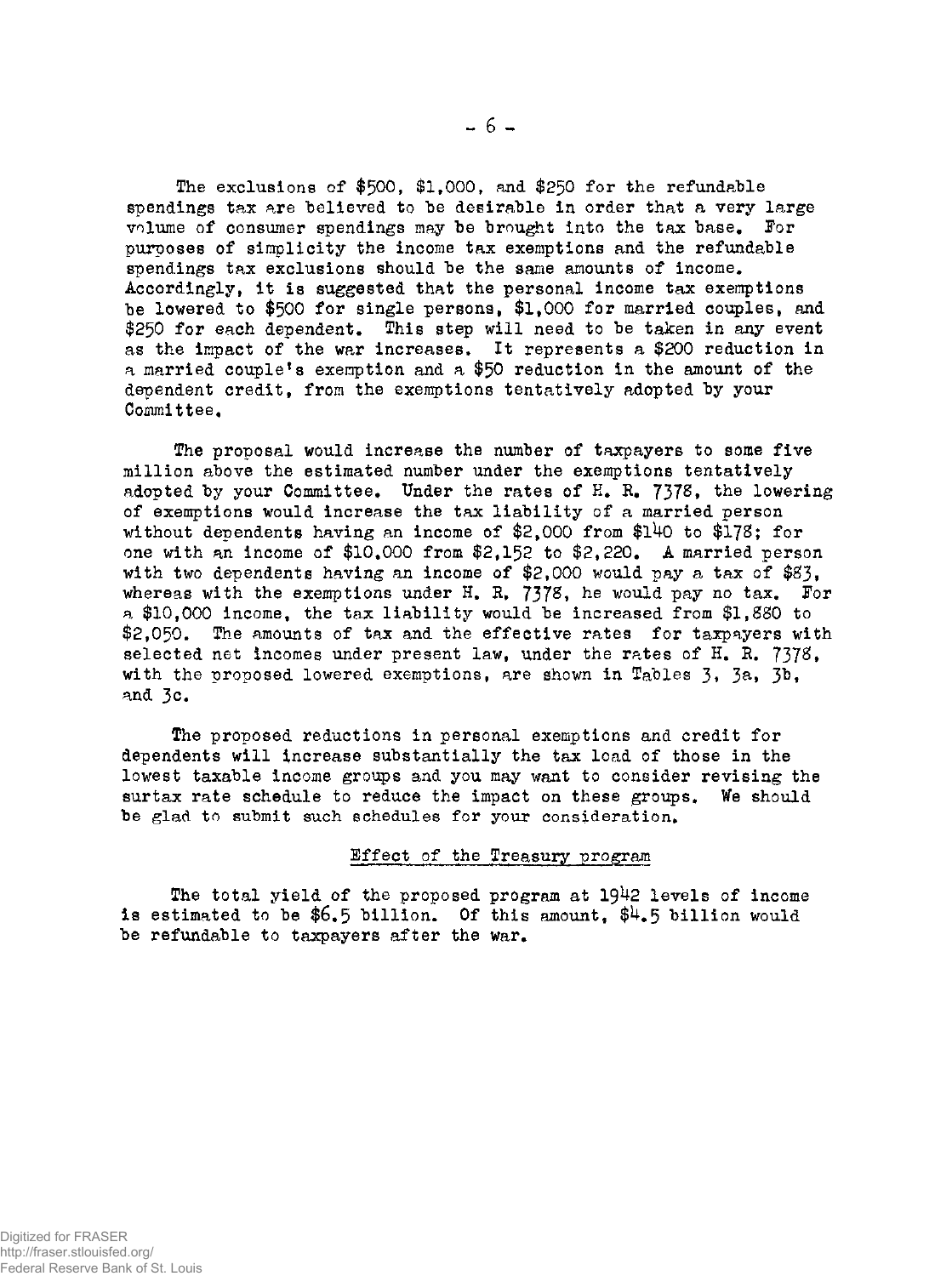Examples illustrating the combined effects of the refundable part of the spendings tax, the spendings surtax and the reduced individual income tax exemptions for individuals with selected amounts of income are shown in Exhibits  $4$  through  $4d$ . For example, a married couple with two dependents having an income of \$5,000 would have an income tax liability of  $$680.$  If their spendings amount to  $$3.800$  the spendings surtax would be \$80 and the refundable spendings tax,  $$380.$  If their spendings were only  $$3,100$  the spendings surtax would be reduced to  $$10$ and the refundable spendings tax to  $$310.$  Their combined tax would be  $$1,140$  in the first case and  $$1,000$  in the second case. Of these amounts, however, \$380 or \$310, respectively, would be refunded after the war.

### Effect of the Treasury proposals on the anti~inflation program

The spendings tax will raise very substantial amounts of revenue and will accordingly be valuable in financing the war. More important, it will be particularly helpful as an anti-inflation measure in two ways: (1) by withdrawing consumer purchasing power and thus reducing the demand for goods, and (2) by creating an obstacle to spending, thus checking spending and encouraging saving. Because it will apply only to individual spendings and not to business spendings, it will not interfere with price ceilings. On the contrary, it will greatly facilitate the exercise of direct price controls, rationing, and other methods of combating inflation.

The refundable part of the spendings tax and the spendings surtax differ in the emphasis placed on these two methods of reducing spending. The refundable tax, applying to the bulk of total individual spending at a 10 percent rate, will be effective primarily by withdrawing purchasing power. The spendings surtax, on the other hand, is intended primarily to discourage spending directly, rather than to absorb large amounts of purchasing power. Tor this reason it is imposed only on spending above a fairly adequate living level, but at increasingly heavy rates. Insofar as spendings are not checked, the tax will bring substantial payments into the Treasury; insofar as they are checked, inflationary pressure on the price level will be reduced.

For these reasons, these taxes should provide a powerful instrument for combating inflation, Moreover, they provide an adjustable instrument which, once put in operation, can be increased or decreased as the current economic situation requires.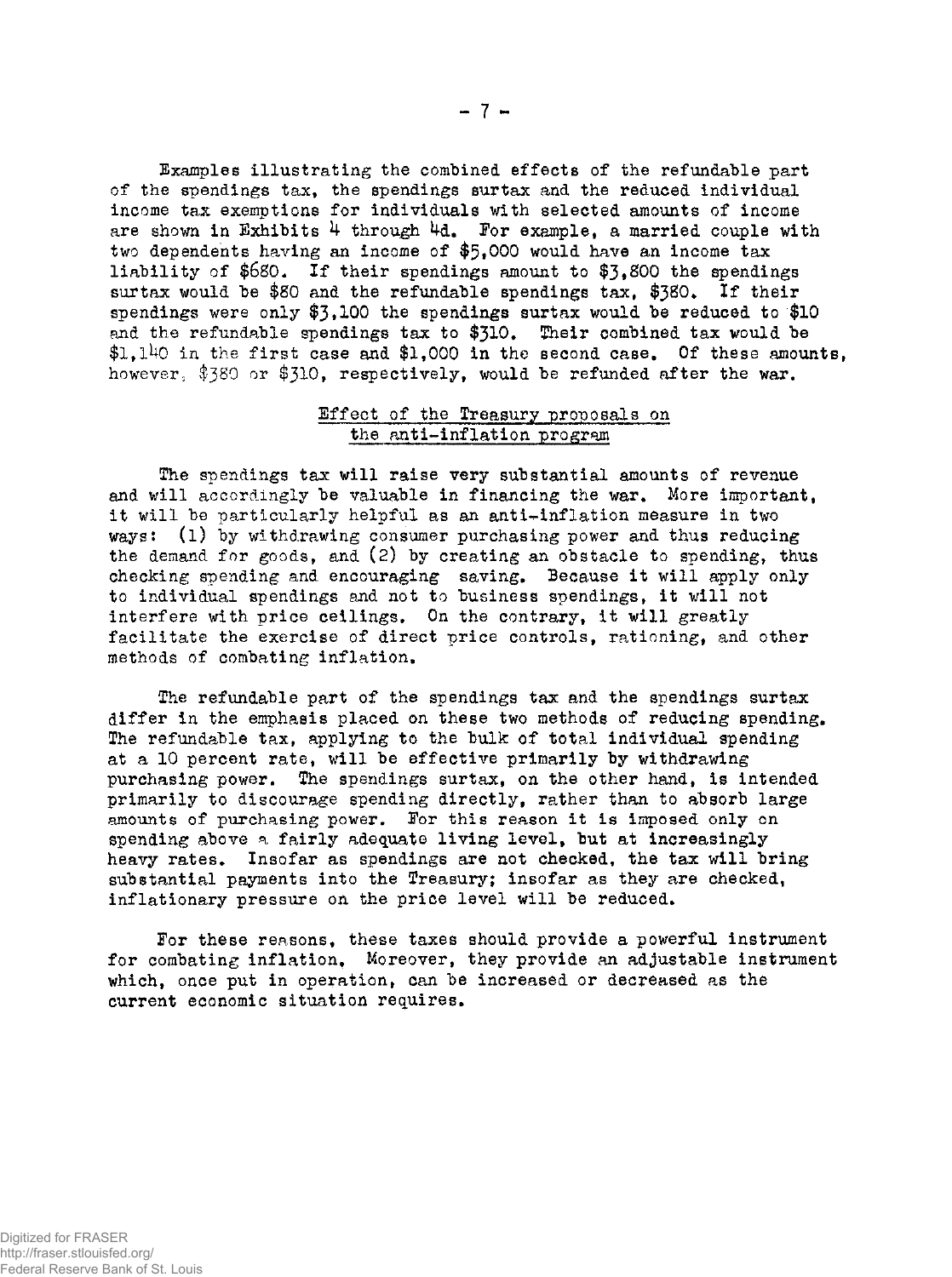Like any new tax, and perhaps more than some taxes, a spendings tax necessarily involves administrative and compliance problems. These problems are reduced by the fact that a spendings tax can be administered in conjunction with the individual income tax. As a consequence, the refundable tax will require no additional returns, and the collection of the refundable tax at source will impose no additional burden on either withholding agents or the Bureau of Internal Revenue. Nevertheless, the spendings tax will create an administrative problem in checking on information not now required on income tax returns, in familiarizing the public with a new type of tax, and in helping the public to fill out the forms that they will be required to submit. Compared with other measures of like importance in meeting the inflation and revenue problems, the administrative difficulties should not prove disproportionately large. In time of war, administrative difficulties cannot be allowed to stand in the way of measures vital to the Nation's welfare.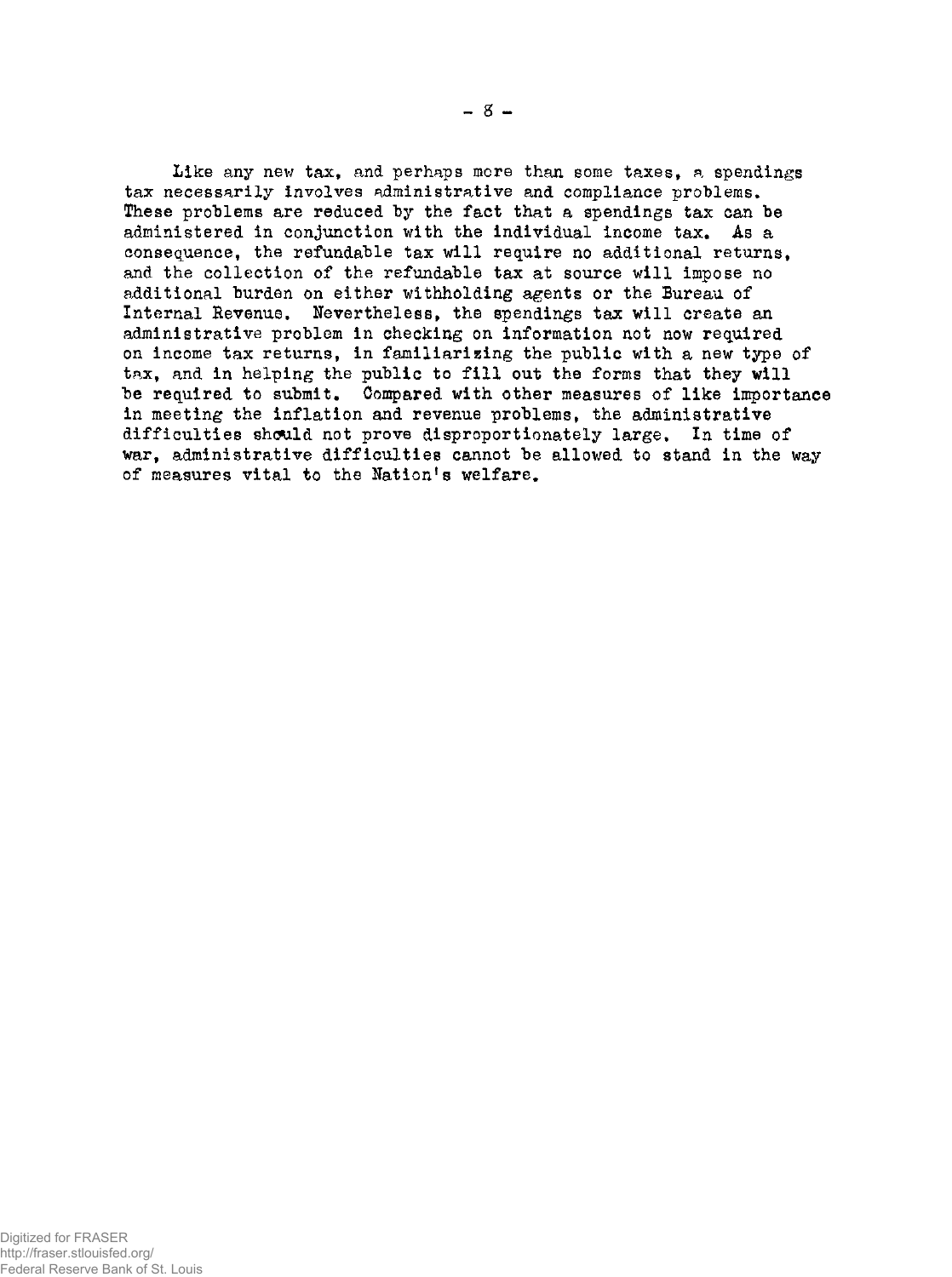### **Exhibit 1a**

#### The Individual Spendings Tax Schedule

(To be used by persons subject to the spendings surtax and by persons not eligible to use simplified income tax return. A simplified spendings tax schedule will be available to all other persons subject to the spendings tax.)

# Funds at the disposal of the individual

|     | 1. Salaries, wages, and other compensation for personal services \$ |
|-----|---------------------------------------------------------------------|
| 2.  | Dividends and interest received, including government interest      |
|     | 3. Rents, royalties, annuities, pensions                            |
| 4.  | Withdrawals from business, professions, partnerships, trusts        |
| 5.  | Cash receipts from gifts, bequests, and insurance                   |
|     | 6. Receipts from sale of capital assets                             |
| 7.  | Receipts from repayment of loans made to others                     |
| 8.  | Receipts from borrowing, including debts incurred on                |
| 9.  | Cash and bank balances at beginning of year                         |
| 10. |                                                                     |
| 11. |                                                                     |
|     |                                                                     |

#### **— I** I ., .... , ,-- ' : — i — ! . m. — H ,,,•". . Deductions: Mon-taxable use of funds

|     | 21. Expenditures subject to tax (item 11 minus item 20) \$    |  |
|-----|---------------------------------------------------------------|--|
| 20. |                                                               |  |
|     | 19. Other nontaxable disbursements                            |  |
|     |                                                               |  |
|     | 17. Outlays for repayment of debt, including installment debt |  |
|     | 16. Life insurance premiums, annuity, and pension payment     |  |
|     | 15. Expenditures on the nurchase of capital assets            |  |
|     | 14. Interest and taxes naid, excent on owner-occupied homes   |  |
|     |                                                               |  |
|     | 12. Cash and bank balances at end of year \$                  |  |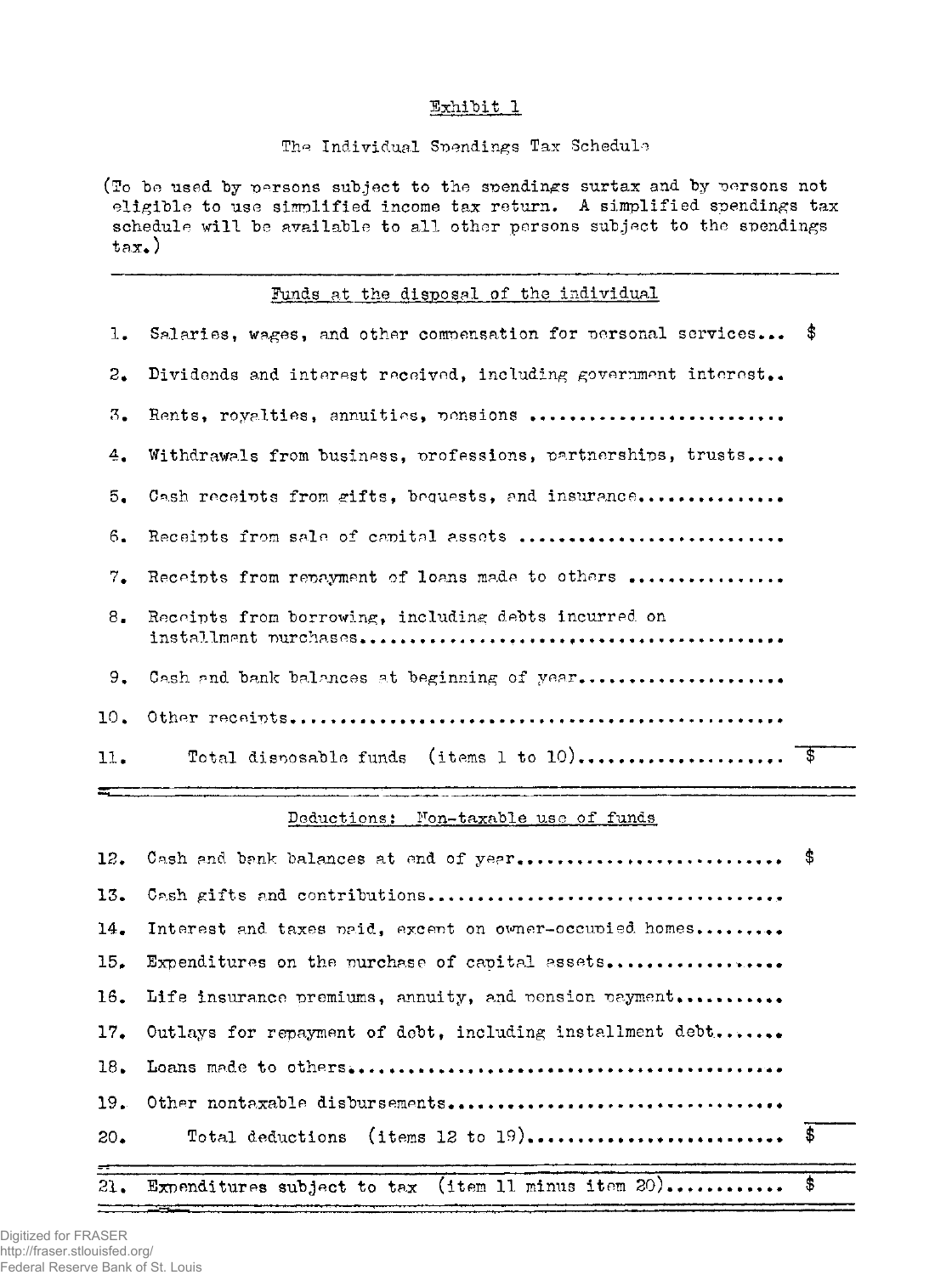| Expenditure<br>per taxable<br>person<br>(Bracket) | Surtax rate<br>(Brect) | Cumulative surtax<br>per taxable person<br>at upper limit<br>of bracket |
|---------------------------------------------------|------------------------|-------------------------------------------------------------------------|
| \$<br>$0 - $1,000$                                | 10%                    | S<br>100                                                                |
| $1,000 - 2,000$                                   | 20                     | 300                                                                     |
| $2,000 - 3,000$                                   | 30                     | 600                                                                     |
| $3,000 - 5,000$                                   | 40                     | 1,400                                                                   |
| $5,000 - 10,000$                                  | 50                     | 3,900                                                                   |
| Over 10,000                                       | 75                     |                                                                         |

Exhibit 2. Individual Spendings Surtax: Rates and amount of surtax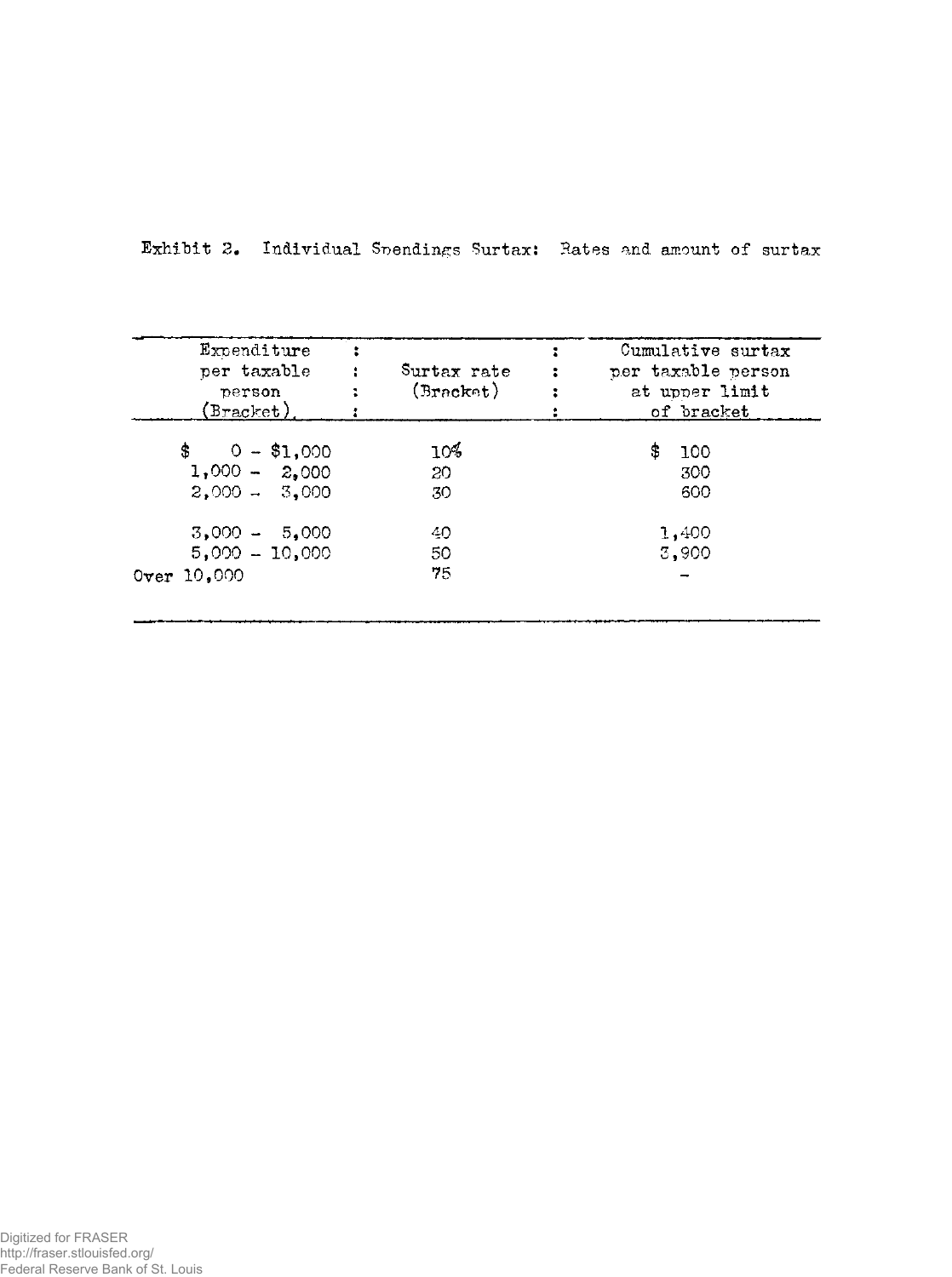### **Exhibit 2a**

Refundable spendings tax and spendings surtax: *Mount* of tax and tax as per cent of spendings

Single person - No dependents

Exclusion for refundable tax  $-$ \$ 500 Exemption for surtax  $-1,000$ 

| Total spendings: |         | Amount of tax |    |        | :Surtax as                             | Total tax     |
|------------------|---------|---------------|----|--------|----------------------------------------|---------------|
| before           |         |               |    |        | Refundable: Surtax: Total : percent of | as percent of |
| exemption        | tax     |               | ÷  | tax    | spendings                              | spendings     |
|                  |         |               |    |        |                                        |               |
| 500              | \$<br>O | \$<br>0       | \$ | 0      | 0%                                     | 0%            |
| 800              | 80      | $\circ$       |    | 80     | 0                                      | 10.0          |
| 1,000            | 100     | 0             |    | 100    | $\circ$                                | 10.0          |
| 1,200            | 120     | 20            |    | 140    | 1.7                                    | 11.7          |
| 1,500            | 150     | 50            |    | 200    | 3.3                                    | 13.3          |
| 2,000            | 200     | 100           |    | 300    | 5.0                                    | 15.0          |
| 3,500            | 250     | 200           |    | 450    | 8.0                                    | 18.0          |
| 3,000            | 300     | 300           |    | 600    | 10.0                                   | 20.0          |
| 3,500            | 350     | 450           |    | 800    | 12.9                                   | 22.9          |
| 4,000            | 400     | 600           |    | 1,000  | 15.0                                   | 25.0          |
| 5,000            | 500     | 1,000         |    | 1,500  | 20.0                                   | 30.0          |
| 6,000            | 600     | 1,400         |    | 2,000  | 23.3                                   | 33.3          |
| 8,000            | 800     | 2,400         |    | 3,200  | 30.0                                   | 40.0          |
| 10,000           | 1,000   | 3,400         |    | 4,400  | 34.0                                   | 44.0          |
| 15,000           | 1,500   | 6,900         |    | 8,400  | 46.0                                   | 56.0          |
| 20,000           | 2,000   | 10,650        |    | 12,650 | 53.3                                   | 63.3          |
| 25,000           | 2,500   | 14,400        |    | 16,900 | 57.6                                   | 67.6          |
| 50,000           | 5,000   | 33,150        |    | 38,150 | 66.3                                   | 76.3          |
|                  |         |               |    |        |                                        |               |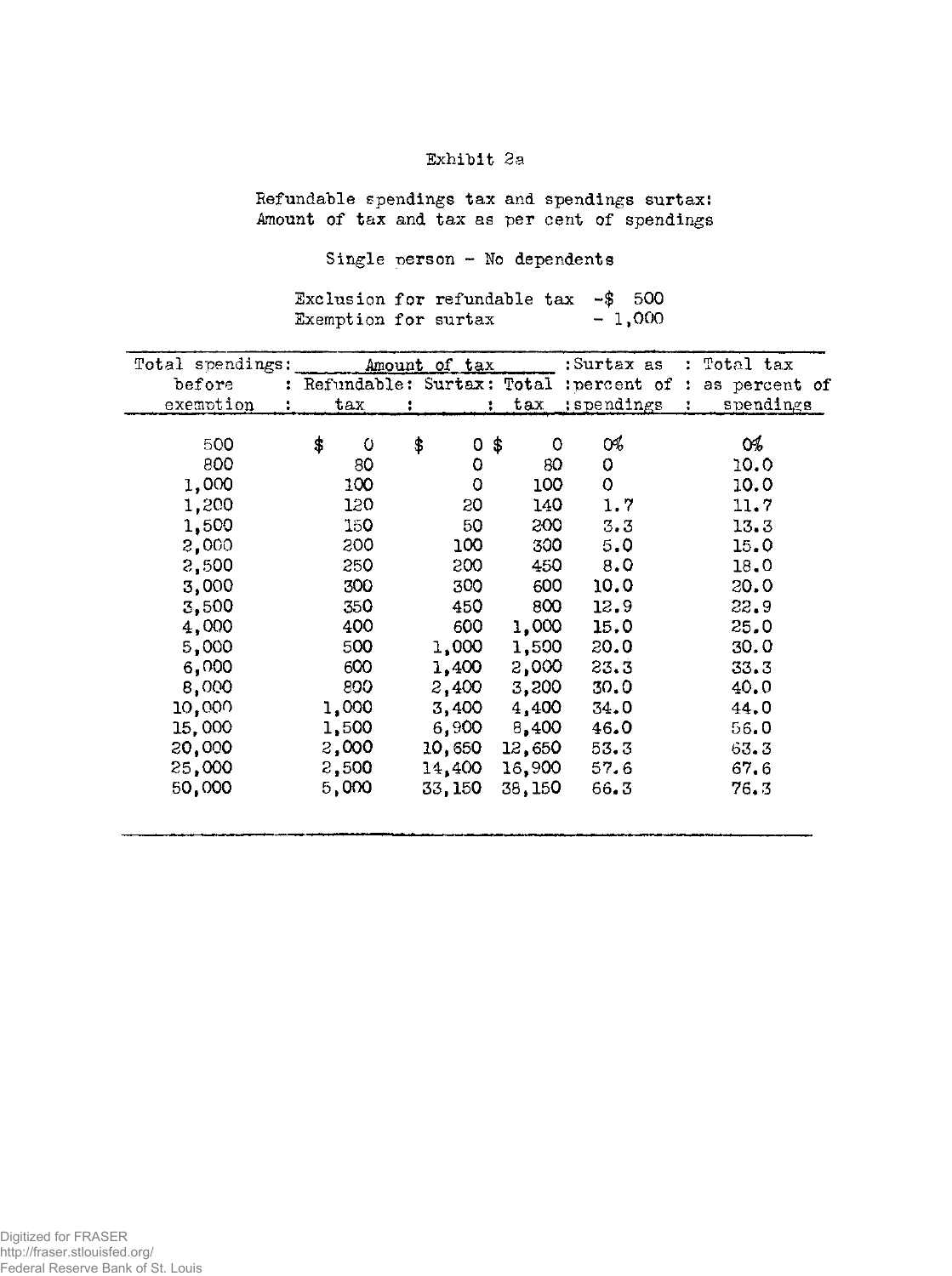### **Exhibit 2b**

Refundable spendings tax and spendings surtax: Amount of tax and tax as per cent of spendings

Married person - No dependents

|                      | Exclusion for refundable tax |  | $-$ \$1,000 |
|----------------------|------------------------------|--|-------------|
| Exemption for surtax |                              |  | $-2,000$    |

| Total spendings: |                   | Amount  | of tax            |     |        |                | :Surtax as : Total tax    |
|------------------|-------------------|---------|-------------------|-----|--------|----------------|---------------------------|
| before           | :Refundable :     |         | $\texttt{Surtax}$ |     | Total  |                | : percent of: as percent  |
| exemption        | $_{\rm tax}$<br>÷ | х       |                   |     | tax    |                | :spendings : of spendings |
| \$<br>1,000      | \$                | \$<br>O | 0                 | \$. | 0      | 0%             | 0%                        |
| 1,500            | 150               |         | 0                 |     | 150    | 0              | 10.0                      |
| 2,000            | 200               |         | O                 |     | 200    | 0              | 10.0                      |
| 2,500            | 250               |         | 50                |     | 300    | $S^{\bullet}O$ | 12.0                      |
| 3,000            | 300               |         | 1CO               |     | 400    | 3.3            | 13.3                      |
| 3,500            | 350               |         | 150               |     | 500    | 4.3            | 14.3                      |
| 4,000            | 400               |         | <b>SOO</b>        |     | 600    | 5.0            | 15.0                      |
| 5,000            | 500               |         | 400               |     | 900    | 8,0            | 18.0                      |
| 6,000            | 600               |         | 600               |     | 1,200  | 10.0           | 20.0                      |
| 8,000            | 800               |         | 1,200             |     | 2,000  | 15.0           | 25.0                      |
| 10,000           | 1,000             |         | 2,000             |     | 3,000  | 20.0           | 30.0                      |
| 15,000           | 1,500             |         | 4,300             |     | 5,800  | 28.7           | 38.7                      |
| 20,000           | 3,000             |         | 6,800             |     | 8,800  | 34.0           | 44.0                      |
| 25,000           | 2,500             |         | 10,050            |     | 12,550 | 40.2           | 50.3                      |
| 50,000           | 5,000             |         | 28,800            |     | 33,800 | 57.6           | 67.6                      |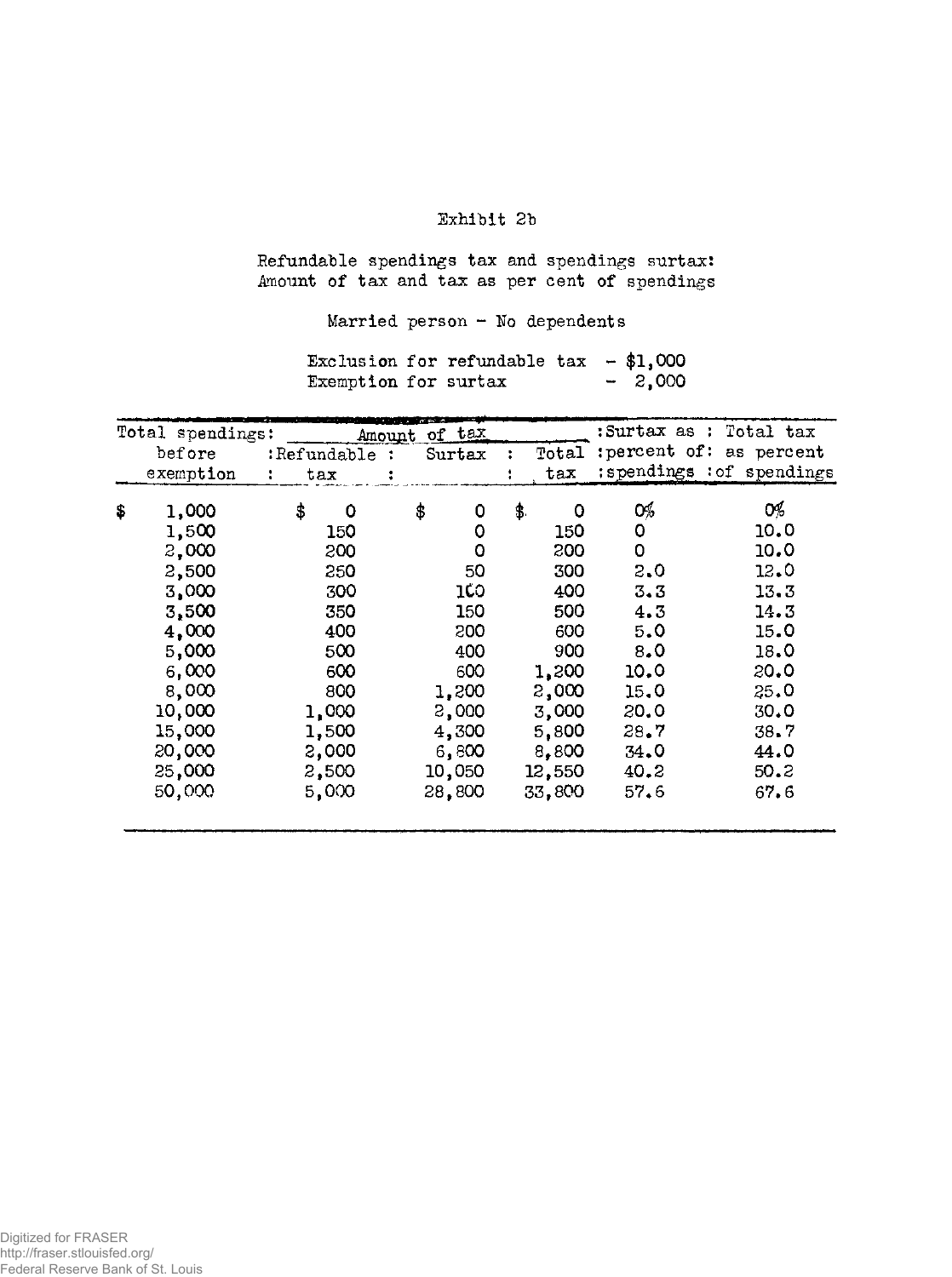# Exhibit 2c

# Refundable spendings tax and spendings surtax: Amount of tax and tax as percent of spendings

Married person  $-$  Two dependents

|                      | Exclusion for refundable $\tan x - $1,500$ |  |          |
|----------------------|--------------------------------------------|--|----------|
| Exemption for surtax |                                            |  | $-3,000$ |

|    | Total spendings: |    |             | Ameunt of tax |          |    |          | Surtax as:   | Total tax     |
|----|------------------|----|-------------|---------------|----------|----|----------|--------------|---------------|
|    | before           |    | Refundable: | Surtax        |          |    | Total    | percent of : | as percent    |
|    | exemption        |    | $\tt{tax}$  |               |          |    | tax.     | spendings    | of spendings  |
| S. | 1,500            | \$ | $\Omega$    | \$            | $\Omega$ | \$ | $\Omega$ | ф<br>0       | ℅<br>$\Omega$ |
|    | 2,000            |    | 200         |               | Ω        |    | 200      | $\circ$      | 10.0          |
|    | 2,500            |    | 250         |               | O        |    | 250      | Ω            | 10.0          |
|    | 3,000            |    | 300         |               | O        |    | 300      | 0            | 10.0          |
|    | 3,500            |    | 350         |               | 50       |    | 400      | 1.4          | 11.4          |
|    | 4,000            |    | 400         | 100.          |          |    | 500      | 2.5          | 12.5          |
|    | 5,000            |    | 500         | 200           |          |    | 700      | 4.0          | 14.0          |
|    | 6,000            |    | 600         | 300           |          |    | 900      | 5.0          | 15.0          |
|    | 8,000            |    | 800         | 700           |          |    | 1,500    | 8,8          | 18.8          |
|    | 10,000           |    | 1,000       | 1,200         |          |    | 2,200    | 12.0         | 22.0          |
|    | 15,000           |    | 1,500       | 3,000         |          |    | 4,500    | 20.0         | 30.0          |
|    | 20,000           |    | 2,000       | 5,200         |          |    | 7,200    | 26.0         | 36.0          |
|    | 25,000           |    | 2,500       | 7,700         |          |    | 10,200   | 30.8         | 40.8          |
|    | 50,000           |    | 5,000       | 24,450        |          |    | 29,450   | 48.9         | 58.9          |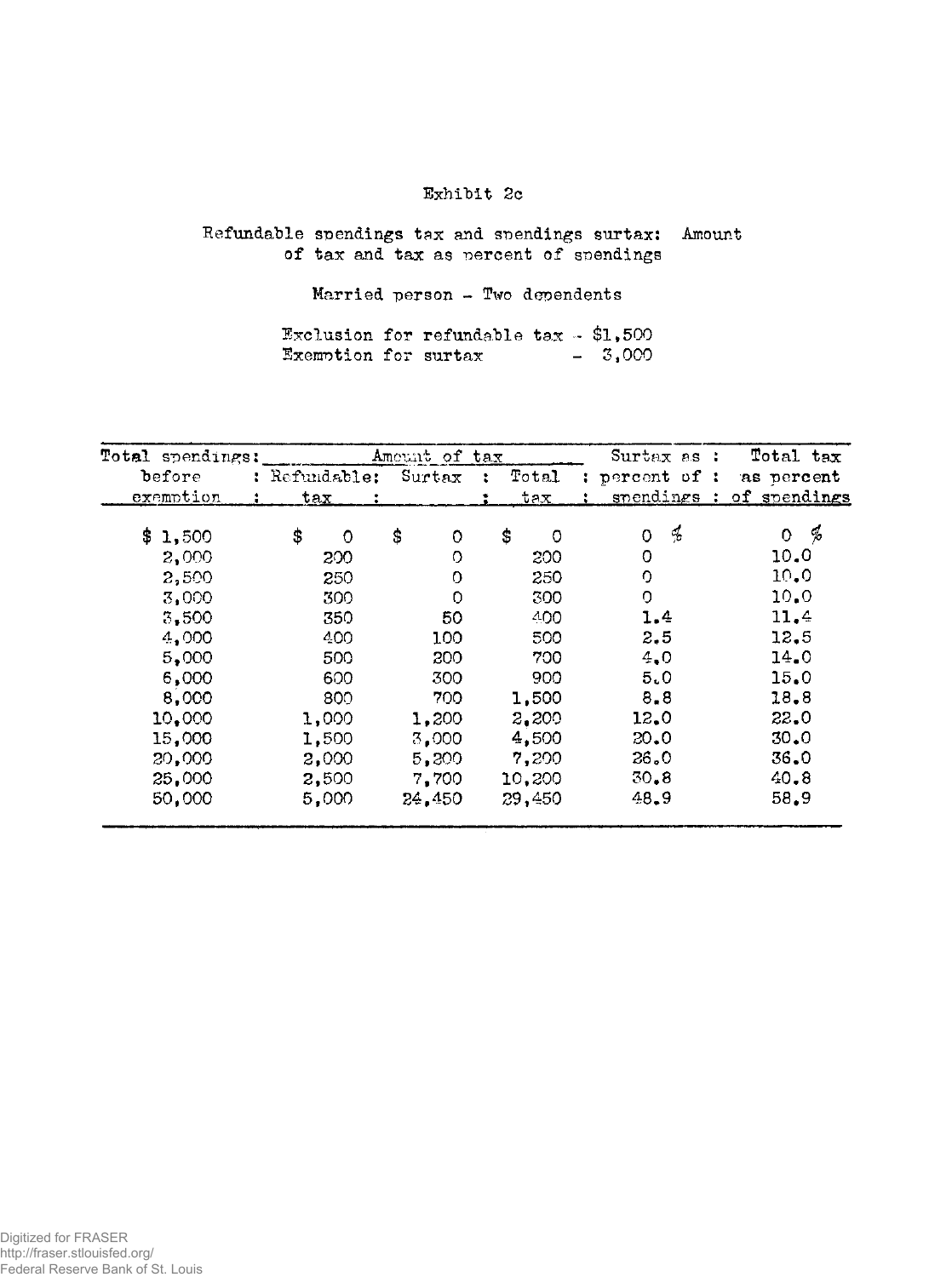# **Exhibit 3**

# Comparison of individual surtax rate schedule under

present law and H. R. 7378

| Surtax net     |                              |                  | Bracket rate |   |                | : |             |                      | Total surtax cumulative |  |
|----------------|------------------------------|------------------|--------------|---|----------------|---|-------------|----------------------|-------------------------|--|
| income         |                              | ż                | Present      | 1 |                | ŧ | Present     | $\ddot{\phantom{a}}$ |                         |  |
| (000)          |                              |                  | law          | 1 | H.R. 7378      | ÷ | law         | 1                    | H.R. 7378               |  |
|                |                              |                  |              |   |                |   |             | ÷                    |                         |  |
|                |                              |                  |              |   |                |   |             |                      |                         |  |
| \$             |                              | $\boldsymbol{z}$ | 6            |   | 13             |   | 120         |                      | 260                     |  |
| 2              |                              | 4                | 9            |   | 16             |   | 300         |                      | 530                     |  |
| $\frac{1}{4}$  |                              | 6                | 13           |   | 20             |   | 560         |                      | $-980$                  |  |
| 6              |                              | $\mathbf S$      | 17           |   | 24             |   | 900         |                      | 1,460                   |  |
| $\mbox{8}$     | -                            | 10               | 21           |   | 28             |   | 1,320       |                      | 2,020                   |  |
| 10             | $\rightarrow$                | 12               | 25           |   | 32             |   | 1,820       |                      | 2,660                   |  |
| 12             | $\overline{\phantom{0}}$     | 14               | 29           |   | 36             |   | 2,400       |                      | 3,380                   |  |
| 14             | $\overline{\phantom{0}}$     | $16\,$           | 32           |   | 40             |   | 3,040       |                      | 4,180                   |  |
| 16             |                              | 18               | 35           |   | $\mathcal{L}3$ |   | 3,740       |                      | 5,040                   |  |
| 18             | $\overline{\phantom{a}}$     | 20               | 38           |   | 46             |   | 4,500       |                      | 960,5                   |  |
| 20             | $\overline{\phantom{a}}$     | 22.              | 41           |   | 49             |   | 5,320       |                      | 6,940                   |  |
| 22             | $\overline{\phantom{a}}$     | 26               | 44           |   | 52             |   | 7,080       |                      | 9,020                   |  |
| 26             | $\overline{\phantom{a}}$     | 32               | 47           |   | 55             |   | 9,900       |                      | 12,320                  |  |
| 32             | $\qquad \qquad \blacksquare$ | 38               | 50           |   | 58             |   | 12,900      |                      | 15,800                  |  |
| 38             | $\overline{\phantom{a}}$     | 44               | 53           |   | 61             |   | 16,080      |                      | 19,460                  |  |
| $\overline{4}$ |                              | 50               | 55           |   | 63             |   | 19,380      |                      | 23,240                  |  |
| 50             | $\rightarrow$                | 60               | 57           |   | 66             |   | 25,080      |                      | 29,840                  |  |
| 60             | -                            | 70               | 59           |   | 69             |   | 30,980      |                      | 740, 36                 |  |
| 70             |                              | 80               | 61           |   | 72             |   | 37,080      |                      | 43,940                  |  |
| 80             | $\rightarrow$                | 90               | 63           |   | 75             |   | 43,380      |                      | 51,440                  |  |
| 90             | $\overline{\phantom{a}}$     | 100              | 64           |   | 77             |   | 49,780      |                      | 59,140                  |  |
| 100            | $\overline{\phantom{a}}$     | 150              | 65           |   | 79             |   | 82,280      |                      | 98,640                  |  |
| 150            | $\ddot{\phantom{1}}$         | 200              | 66           |   | 81             |   | 115,280     |                      | 139,140                 |  |
| 200            | $\overline{\phantom{a}}$     | 250              | 67           |   | 82             |   | 148,780     |                      | 180,140                 |  |
| 250            | $\overline{\phantom{0}}$     | 300              | 69           |   | 82             |   | 183,280     |                      | 221,140                 |  |
| 300            | $\ddot{\phantom{1}}$         | 400              | 71           |   | 82             |   | 254,280     |                      | 303,140                 |  |
| 400            | $\blacksquare$               | 500              | 72           |   | 82             |   | 326,280     |                      | 140ر385                 |  |
| 500            | $\overline{\phantom{a}}$     | 750              | 73           |   | 82             |   | 508,780     |                      | 590,140                 |  |
| 750            | .,                           | 1,000            | 74           |   | 82             |   | 693,780     |                      | 1795,140                |  |
| 1,000          | -                            | 2,000            | 75           |   | 82             |   | 780, 443, 1 |                      | 1,615,140               |  |
| 2,000          |                              | 5,000            | 76           |   | 82             |   | 3,723,780   |                      | 4,075,140               |  |
|                |                              | $5,000$ and over | 77           |   | 82             |   |             |                      |                         |  |
|                |                              |                  |              |   |                |   |             |                      |                         |  |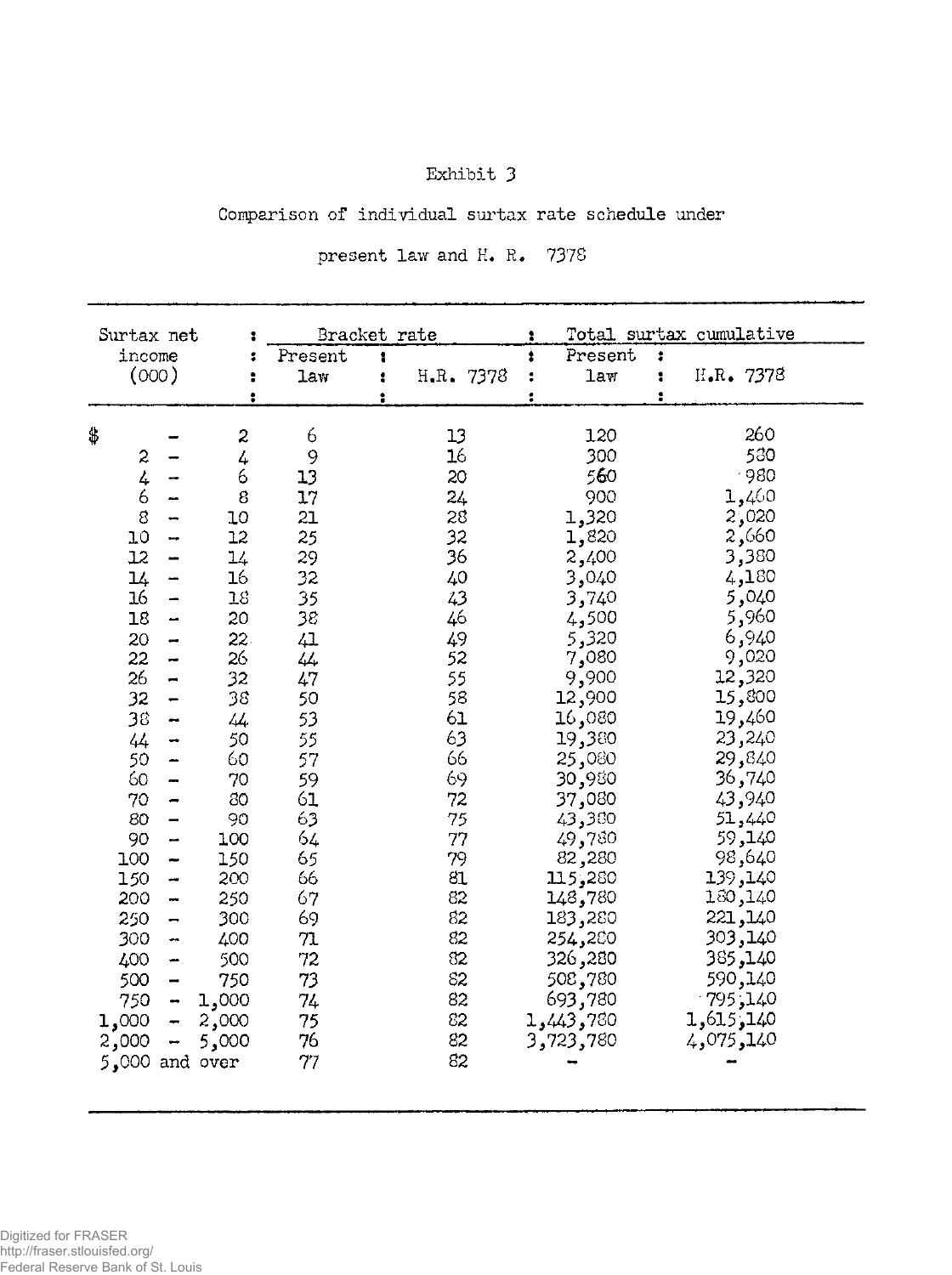Exhibit 3a. Amount of individual income tax and effective rates under present law, H. R. 7378, and H. R. 7378 with lowered exemptions.

Single person - No dependents

| Personal exemption: Present law |                        | $-$ \$750 |
|---------------------------------|------------------------|-----------|
|                                 | H. R. 7378             | $-500$    |
|                                 | Treasury proposal- 500 |           |

| Net income<br>before                                                                                                                                                                              | ÷  |                                                                                                                                                 |    | Amount of tax                                                                                                                                                    | Effective rates |                                                                                                                                                                     |                                                                                                                                                          |                                                                                                                                                                     |                                                                                                                                                                           |
|---------------------------------------------------------------------------------------------------------------------------------------------------------------------------------------------------|----|-------------------------------------------------------------------------------------------------------------------------------------------------|----|------------------------------------------------------------------------------------------------------------------------------------------------------------------|-----------------|---------------------------------------------------------------------------------------------------------------------------------------------------------------------|----------------------------------------------------------------------------------------------------------------------------------------------------------|---------------------------------------------------------------------------------------------------------------------------------------------------------------------|---------------------------------------------------------------------------------------------------------------------------------------------------------------------------|
| personal<br>exemption 1/                                                                                                                                                                          |    | Present<br>÷<br>1a                                                                                                                              |    | :H. R. 7378                                                                                                                                                      | 2.              | :H. R. 7378<br>:with lowered:<br>: exemptions :                                                                                                                     | : Present :<br>law                                                                                                                                       |                                                                                                                                                                     | :H.R.7378<br>$:H. R.7378$ : with low<br>:ered ex-<br>:emptions                                                                                                            |
|                                                                                                                                                                                                   |    |                                                                                                                                                 |    |                                                                                                                                                                  |                 |                                                                                                                                                                     | Percent                                                                                                                                                  | Percent                                                                                                                                                             | Percent                                                                                                                                                                   |
| 500<br>600<br>700<br>800<br>900<br>1,000<br>1,200<br>1,500<br>2,000<br>2,500<br>3,000<br>4,000<br>5,000<br>6,000<br>8,000<br>10,000<br>15,000<br>20,000<br>25,000<br>50,000<br>100,000<br>500,000 | \$ | 3<br>11<br>21<br>40<br>69<br>117<br>165<br>221<br>347<br>483<br>649<br>1,031<br>1,493<br>2,994<br>4,929<br>7,224<br>20,882<br>53,214<br>345,654 | ÷, | 15<br>34<br>52<br>71<br>89<br>126<br>181<br>273<br>365<br>472<br>686<br>920<br>1,174<br>1,742<br>2,390<br>4,366<br>6,316<br>9,626<br>25,811<br>64, 41<br>414,616 | $\zeta$         | 15<br>34<br>52<br>71<br>89<br>126<br>181<br>273<br>365<br>472<br>686<br>$-920$<br>1,174<br>1,742<br>2,390<br>4,366<br>6,816<br>9,626<br>25,311<br>64,641<br>414,616 | $\cdot$ 4<br>1.2<br>2.1<br>$3 - 3$<br>4.6<br>5.9<br>6.6<br>7.4<br>$8 - 7$<br>9.7<br>10.3<br>12.9<br>14.9<br>20.0<br>24.6<br>23.9<br>41.8<br>53.2<br>69.1 | 2.5<br>$4 - 9$<br>6.5<br>7.8<br>3.9<br>10.5<br>12.1<br>13.7<br>14.6<br>15.7<br>17.2<br>18.4<br>19.6<br>21.8<br>23.9<br>29.1<br>34.1<br>38.5<br>51.6<br>64.6<br>82.9 | 2.5<br>4.9<br>6.5<br>7.8<br>8.9<br>10.5<br>12.1<br>13.7<br>14.6<br>15.7<br>17.2<br>18.4<br>19.6<br>21.8<br>23.9<br>29.1<br>34.1<br>38.5<br>51. $\epsilon$<br>64.6<br>82.9 |
| 1,000,000<br>5,000,000                                                                                                                                                                            |    | 733,139<br>3,923,124                                                                                                                            |    | 854,616<br>4,374,616                                                                                                                                             |                 | 854,616<br>4,374,616                                                                                                                                                | 73.3<br>78.5                                                                                                                                             | 85.5<br>87.5                                                                                                                                                        | 35.5<br>87.5                                                                                                                                                              |
| Jormal tax<br>rate (percent)                                                                                                                                                                      |    | 4                                                                                                                                               |    | 6                                                                                                                                                                |                 | 6                                                                                                                                                                   | $\frac{1}{4}$                                                                                                                                            | 6                                                                                                                                                                   | 6                                                                                                                                                                         |

\j Maximum earned income assumed.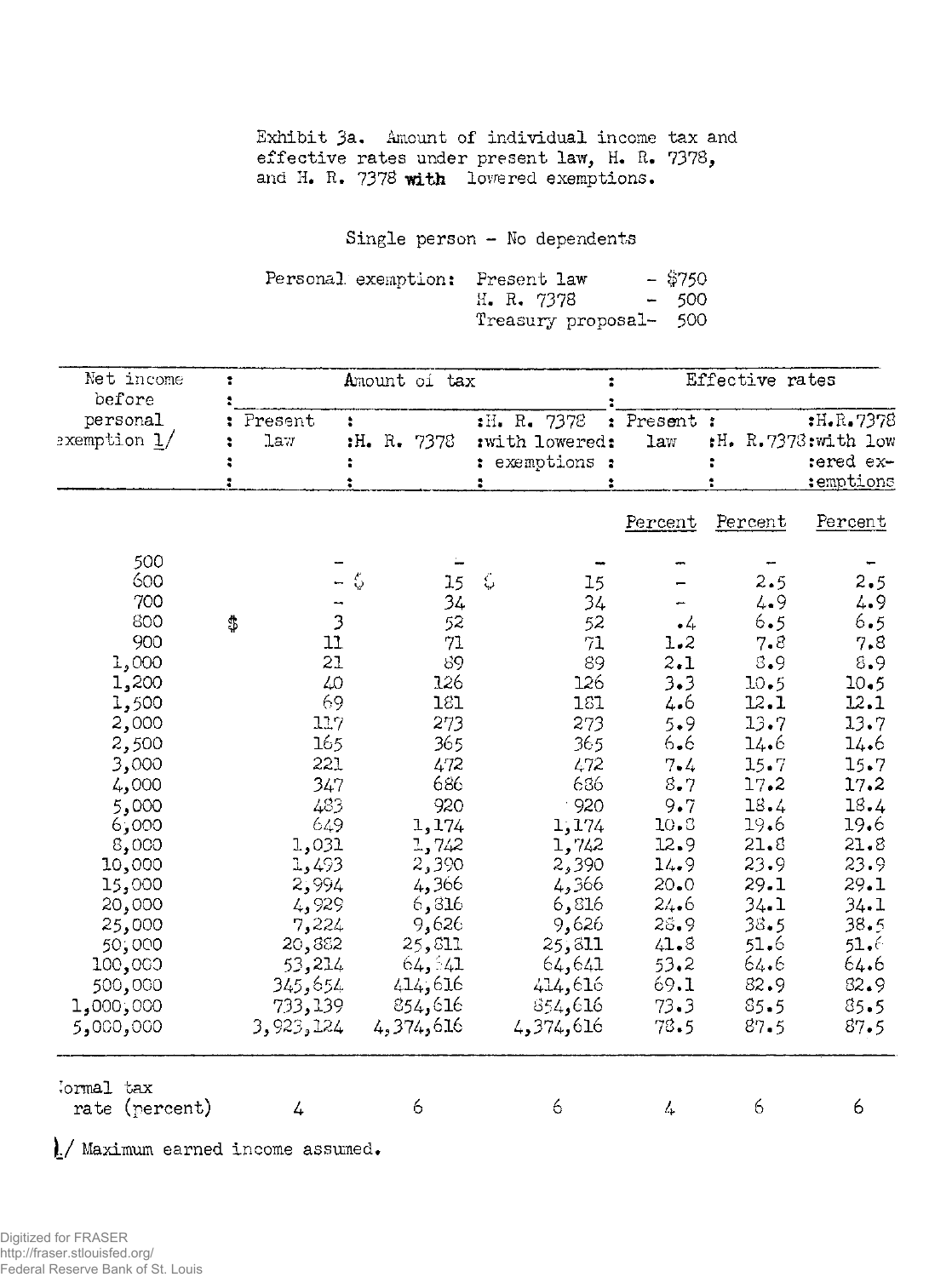# **Exhibit 3a**

Amount of individual income tax and effective rates under present law, H. R. 7378, and H. R. 7378 with lowered exemptions

Married person - No dependents

|  | Personal exemption: Present law | $-1.500$ |
|--|---------------------------------|----------|
|  | H. R. 7378                      | $-1,200$ |
|  | Treasury proposal- $1,000$      |          |

| Net income     | ÷. |           | Amount of tax      |    |                 |            | Effective rate               |                     |
|----------------|----|-----------|--------------------|----|-----------------|------------|------------------------------|---------------------|
| before         |    |           | :Present : H. R. : |    |                 |            | H. R. 7378: Present : H. R.: | H. R. 7378          |
| personal       |    | law       | : 7378             |    | : with lowered: | <b>law</b> | ÷                            | 7378 : with lowered |
| exemption 1/   |    |           |                    |    | exemptions :    |            |                              | : exemptions        |
|                |    |           |                    |    |                 | Percent    | Percent                      | Percent             |
| \$<br>1,000    |    |           |                    |    |                 |            |                              |                     |
| 1,100          |    |           |                    | S  | 13              |            |                              | 1.2                 |
| 1,200          |    |           |                    |    | 31              |            |                              | 2.6                 |
| 1,300          |    |           | \$                 | 13 | 49              |            | 1.0                          | 3.8                 |
| 1,400          |    |           |                    | 30 | 68              |            | 2.1                          | 4.9                 |
| 1,500          |    |           |                    | 48 | 86              |            | 3.2                          | 5.7                 |
| 1,600          | \$ | 6         |                    | 66 | 104             | 0.4        | 4.1                          | 6.5                 |
| 1,800          |    | 23        | 103                |    | 141             | 1.3        | 5.7                          | 7.8                 |
| 2,000          |    | 42        | 140                |    | 178             | 2.1        | 7.0                          | 8.9                 |
| 2,500          |    | 90        | 232                |    | 270             | 3.6        | 9.3                          | 10.8                |
| 3,000          |    | 138       | 324                |    | 362             | 4.6        | 10.8                         | 12.1                |
| 4,000          |    | 249       | 532                |    | 576             | 6.2        | 13.3                         | 14.4                |
| 5,000          |    | 375       | 746                |    | 790             | 7.5        | 14.9                         | 15.8                |
| 6,000          |    | 521       | 992                |    | 1,044           | 8.7        | 16.5                         | 17.4                |
| 8,000          |    | 873       | 1,532              |    | 1,592           | 10.9       | 19.2                         | 19.9                |
| 10,000         |    | 1,305     | 2,152              |    | 2,220           | 13.1       | 21.5                         | 22.2                |
| 15,000         |    | 2,739     | 4,052              |    | 4,136           | 18.3       | 27.0                         | 27.6                |
| 20,000         |    | 4.614     | 6,452              |    | 6,556           | 23.1       | 32.3                         | 32.8                |
| 25,000         |    | 6,864     | 9,220              |    | 9,336           | 27.5       | 36.9                         | 37.3                |
| 50,000         |    | 20,439    | 25,328             |    | 25,466          | 40.9       | 50.7                         | 50.9                |
| 100,000        |    | 52.704    | 64,060             |    | 64,226          | 52.7       | 64.1                         | 64.2                |
| 500,000        |    | 345,084   | 414,000            |    | 414,176         | 69.0       | 82.8                         | 82.8                |
| 1,000,000      |    | 732,554   | 854,000            |    | 854,176         | 73.3       | 85.4                         | 85.4                |
| 5,000,000      |    | 3,922,524 | 4,374,000          |    | 4, 374, 176     | 78.5       | 87.5                         | 87.5                |
|                |    |           |                    |    |                 |            |                              |                     |
| Normal tax     |    |           |                    |    |                 |            |                              |                     |
| rate (percent) |    | 4         | 6                  |    | 6               | 4          | 6                            | 6                   |

1/ Maximum earned income assumed.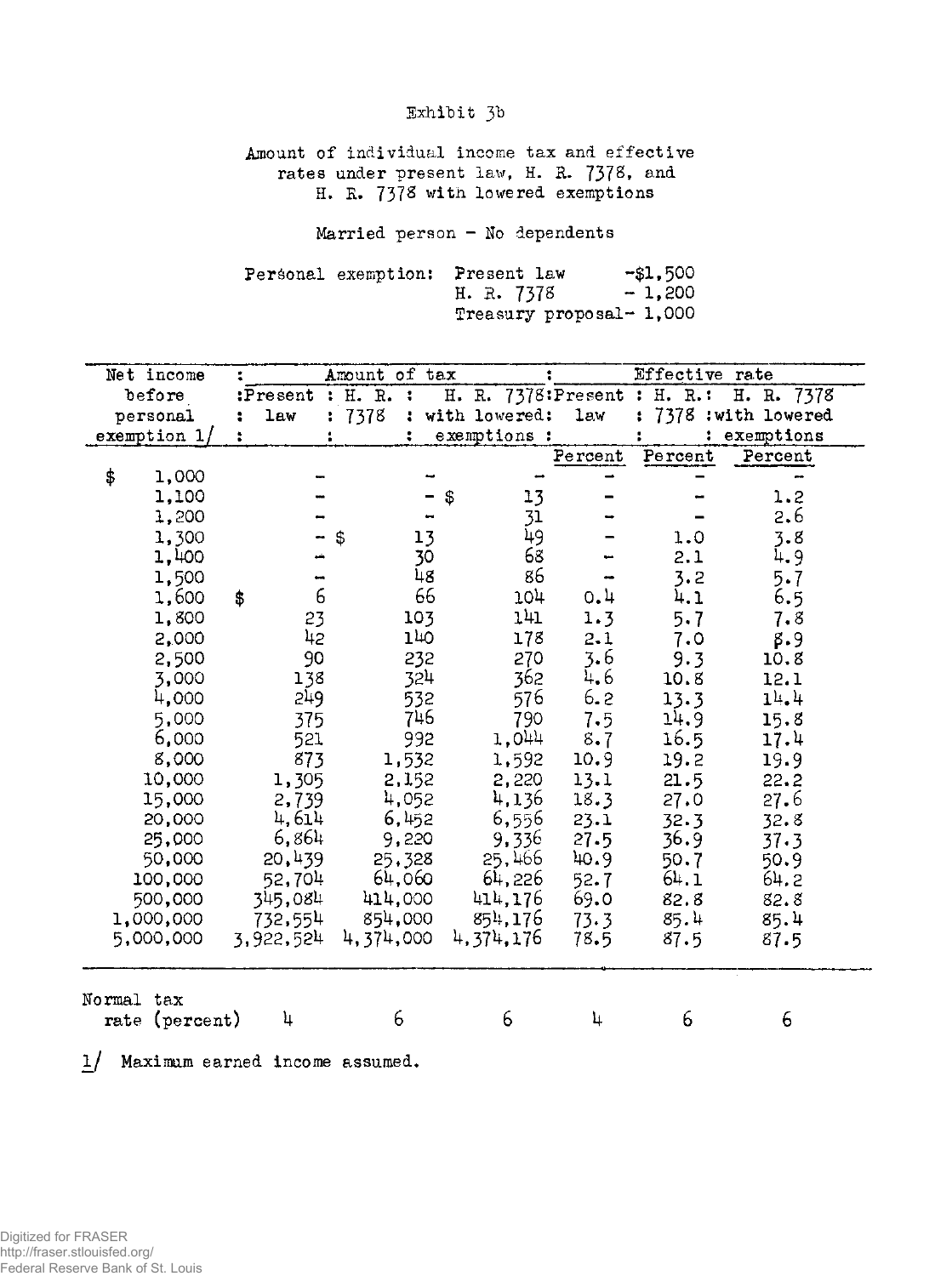Exhibit 3c» Amount of individual income tax and effective rates under present law, H. R. 7378, and H. R. 7378 with lowered exemptions

Married person - two dependents

| Personal exemption: | Present law<br>H. R. 7378<br>Treasury proposal $-1,000$ | $-$ \$1,500<br>$-1.200$     |  |
|---------------------|---------------------------------------------------------|-----------------------------|--|
| Dependent credit:   | Present law<br>H. R. 7378<br>Treasury proposal          | $-$ \$<br>400<br>400<br>250 |  |

| Net income :<br>before                                                    |  |      | Amount of tax |                     | Effective rate |              |
|---------------------------------------------------------------------------|--|------|---------------|---------------------|----------------|--------------|
| personal ex- : Present: H.R. 7378:H.R. 7378 :Present :H.R. 7378:H.R. 7378 |  |      |               |                     |                |              |
| $emption$ $1/$                                                            |  | law: | :ered exemp-  | : with $low-$ : law | :with low-     | :ered exemp- |
|                                                                           |  |      | :tions        |                     | :tions         |              |

|                              |           |          |                         | Percent        | Percent | <u>Percent</u> |
|------------------------------|-----------|----------|-------------------------|----------------|---------|----------------|
| \$<br>1,500                  |           |          |                         |                | w.      |                |
| 1,600                        |           |          | \$<br>13                |                |         | $0 - 8$        |
| 1,700                        |           |          | 28                      |                |         | 1.6            |
| 1,800                        |           |          | 46                      |                |         | 2.6            |
| 1,900                        |           |          | 65                      |                |         | 3.4            |
| 3,000                        |           |          | 83                      |                |         | 4.2            |
| 2,100                        |           | \$<br>13 | 101.                    |                | $0 - 6$ | 4.8            |
| 3,200                        |           | 26       | 120                     |                | 1.2     | 5, 5           |
| 3,300                        |           | 43       | 138                     |                | 1.9     | 6.0            |
| 2,400                        | \$<br>6   | 62       | 157                     | 0.3            | 2.6     | 6.5            |
| 2,500                        | 12        | 80       | 175                     | 0.5            | 3.2     | 7.0            |
| 3,000                        | 58        | 172      | 267                     | 1.9            | 5.7     | 8.9            |
| 4,000                        | 154       | 356      | 466                     | 3.9            | 8.9     | 11.7           |
| 5,000                        | 271       | 570      | 680                     | 5.4            | 11.4    | 13.6           |
| 6,000                        | 397       | 784      | 914                     | 6.6            | 13.1    | 15.2           |
| 8,000                        | 717       | 1,292    | 1,442                   | 9.0            | 16.2    | 18.0           |
| 10,000                       | 1,117     | 1,880    | 2,050                   | 11.2           | 18.8    | 20.5           |
| 15,000                       | 2,475     | 3,716    | 3,926                   | 16.5           | 24.8    | 26.2           |
| 20,000                       | 4,287     | 6,036    | 6,296                   | 21.4           | 30.2    | 31.5           |
| 25,000                       | 6,480     | 8,756    | 9,046                   | 25.9           | $35-0$  | 36.2           |
| 50,000                       | 19,967    | 24,776   | 25,121                  | 39.9           | 49.6    | $50 - 2$       |
| 100,000                      | 52,160    | 63,396   | 63,811                  | 52.3           | 63.4    | $63 - 8$       |
| 500,000                      | 344,476   | 413,296  | 413,736                 | 68.9           | 82.7    | 82.7           |
| 1,000,000                    | 731,930   | 853,296  | 853,736                 | 73.2           | 85.3    | $85 - 4$       |
| 5,000,000                    | 3,921,884 |          | 4, 373, 296 4, 373, 736 | 78.4           | 87.5    | 87.5           |
| Normal tax<br>rate (percent) | 4         | 6        | 6                       | $\overline{4}$ | 6       | 6              |

l/ Maximum earned income assumed»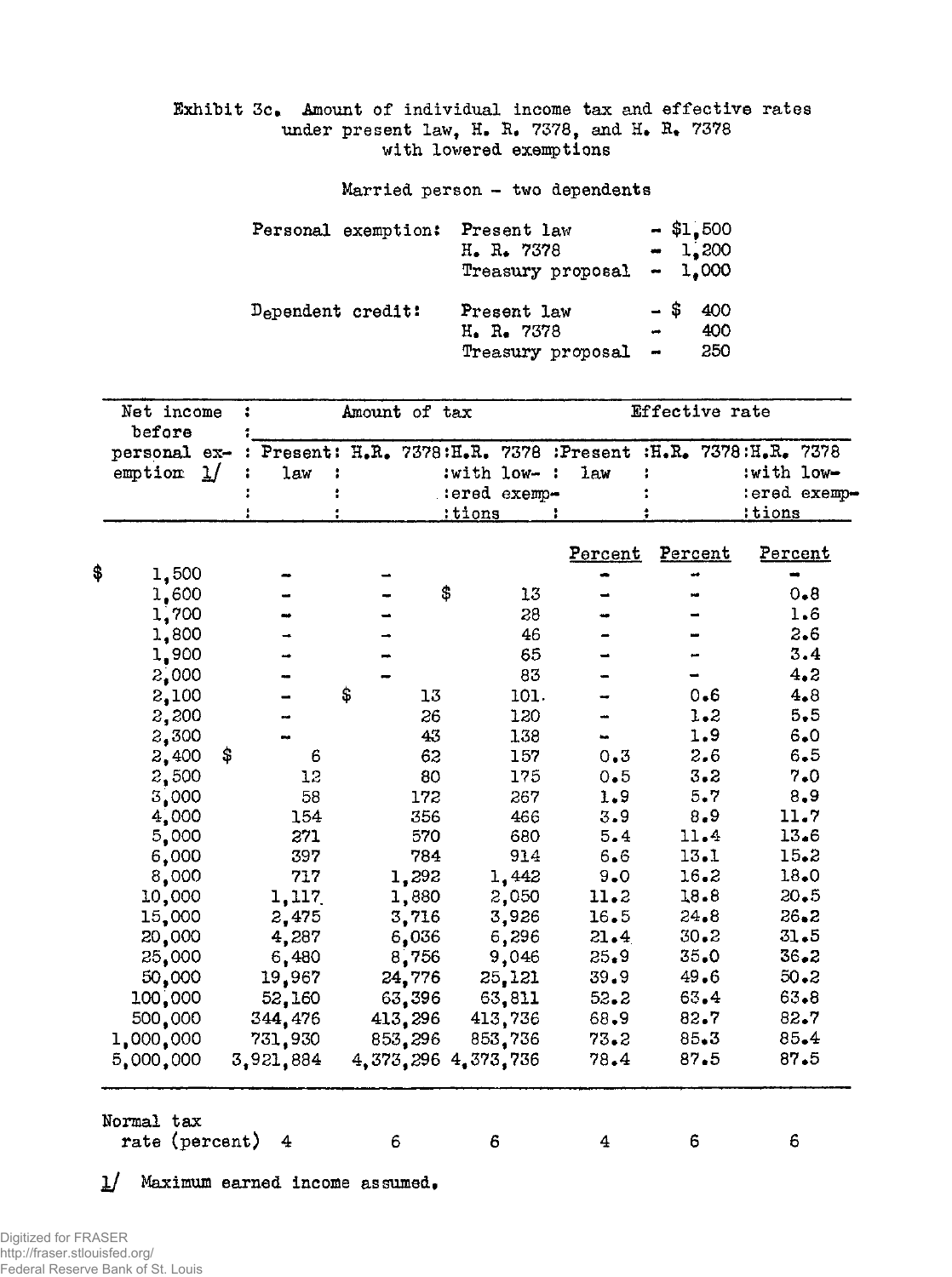# Exhibit 4. Illustration of the combined effect of the income tax, spendings surtax, and refundable spendings tax

# Income \$2,500

|                                                                                             |         | : Single person: Married couple: Married couple<br>: No dependents: No dependents : Two dependents |             |         |                     |
|---------------------------------------------------------------------------------------------|---------|----------------------------------------------------------------------------------------------------|-------------|---------|---------------------|
| Assumed spending on consumer goods and services                                             | \$1,700 | \$1,300 \$1,900 \$1,500                                                                            |             | \$2,100 | \$1,700             |
| Income tax (H. R. 7378 with lowered exemptions) $1/$ 365<br>Spendings surtax                | 70      | 365<br>30                                                                                          | 270 270 175 |         | 175                 |
| Income tax and spendings surtax:<br>Amount<br>As a percent of income                        |         | $435$ 395 270 270 175<br>17.4% 15.8% 10.8% 10.8% 7.0%                                              |             |         | $\frac{175}{7.0\%}$ |
| Refundable tax                                                                              | 170     | 130 190 150                                                                                        |             | 210     | 170                 |
| Total, income tax, spendings surtax and refundable tax:<br>Amount<br>As a percent of income |         | $605$ 525 460 420 385 345<br>24.2% 21.0% 18.4% 16.8% 15.4% 13.8%                                   |             |         |                     |

1/ Exemptions: Single person, \$500; Married couple, \$1,000; each dependent, \$250.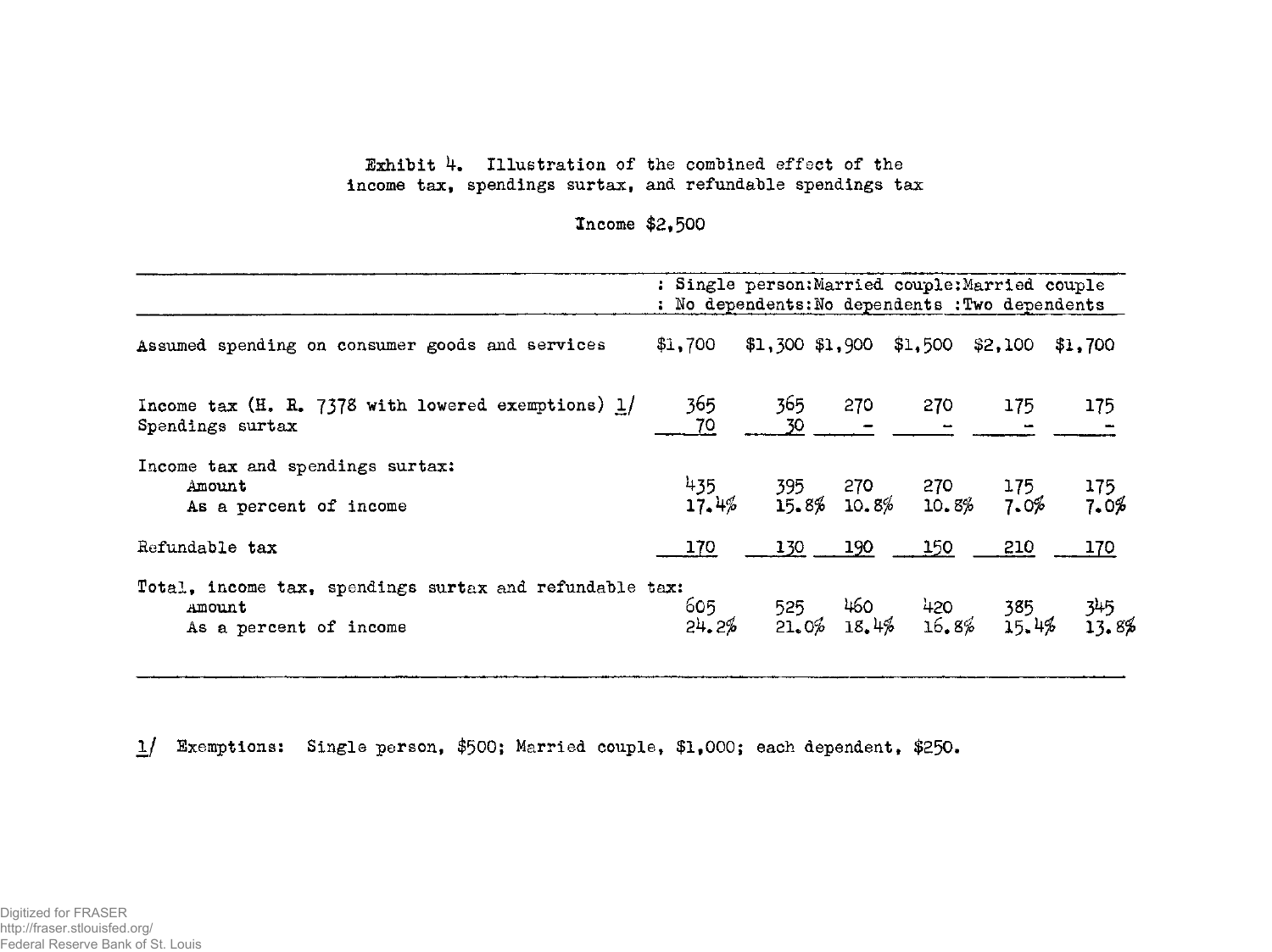# Exhibit  $4a$ . Illustration of the combined effect of the income tax, spendings surtax, and refundable spendings tax

Income \$5,000

|                                                                                                                | No dependents     | Single person:<br>$\mathbf{r}$ | No dependents  | Married couple :<br>$\ddot{\mathbf{r}}$ | Married couple<br>Two dependents |                |
|----------------------------------------------------------------------------------------------------------------|-------------------|--------------------------------|----------------|-----------------------------------------|----------------------------------|----------------|
| Assumed spending on consumer goods<br>and services                                                             | \$3,200           | \$2,500                        | \$3,500        | \$2,800                                 | \$3,800                          | \$3,100        |
| Income tax (H.R. 7378 with lowered<br>exemptions $1$ )<br>Spendings surtax<br>Income tax and spendings surtax: | 920<br><u>360</u> | 920<br>200                     | 790<br>150     | 790<br>80                               | 680<br>80                        | 680<br>10      |
| Amount<br>As a percent of income                                                                               | 1,280<br>25.6%    | 1,120<br>22.4%                 | 940<br>18.8%   | 870<br>17.4%                            | 760 -<br>15.2%                   | 690<br>13.8%   |
| Refundable tax<br>Total, income tax, spendings                                                                 | 320               | 250                            | 350            | 280                                     | 380                              | 310            |
| surtax, and refundable tax:<br>Amount<br>As a percent of income                                                | 1,600<br>32.0%    | 1,370<br>27.4%                 | 1,290<br>25.8% | 1,150<br>23.0%                          | 1,140<br>22.8%                   | 1,000<br>20.0% |

 $1/$  Exemptions: Single person \$500, married couple \$1,000, each dependent \$250.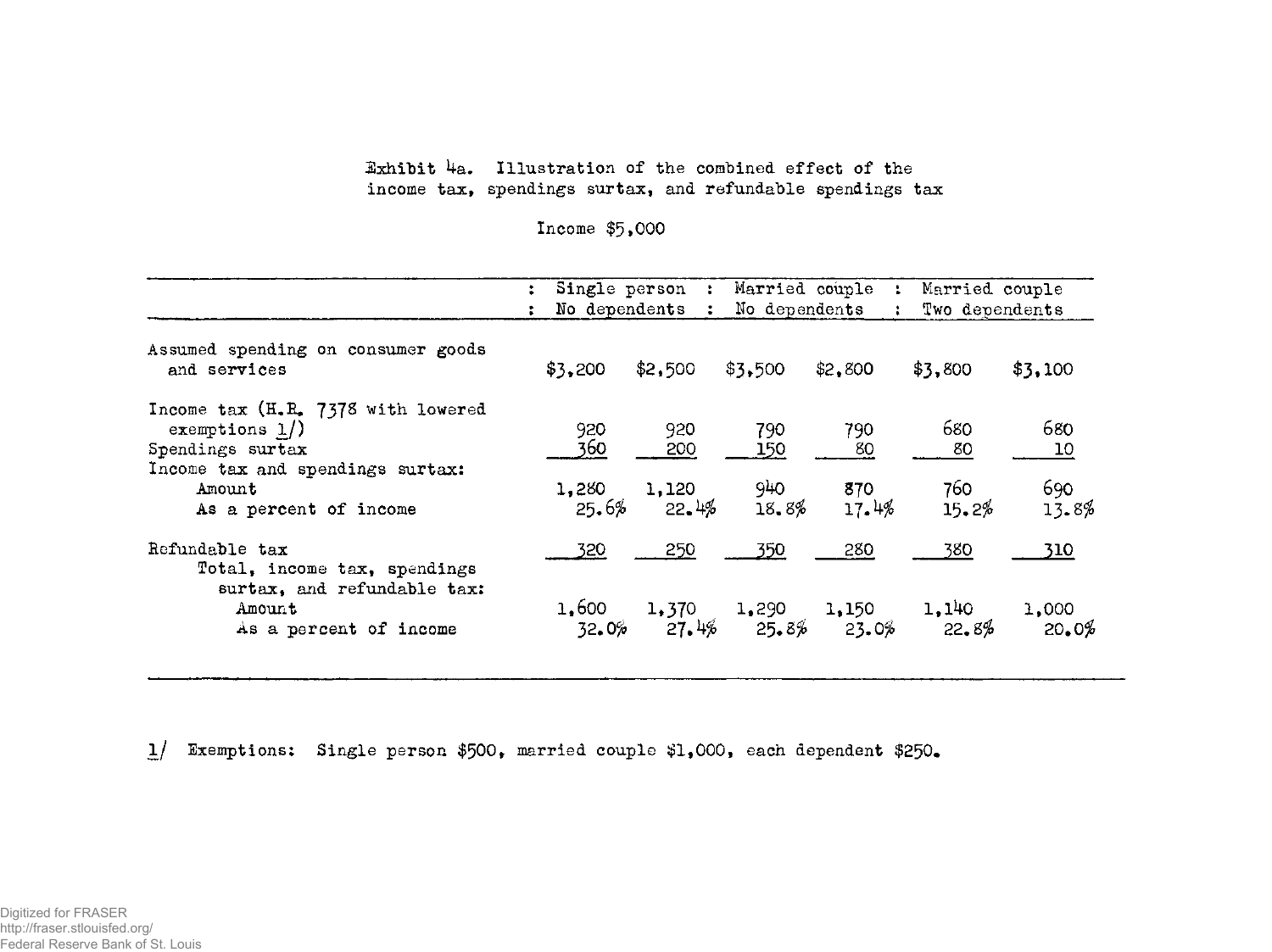# Exhibit 4b. Illustration of the combined effect of the income tax, spendings surtax and refundable spendings tax

Income \$10,000

|                                                                                                 | Single person<br>No dependents |                | Married couple<br>No dependents |                | Married couple<br>Two dependents |                |
|-------------------------------------------------------------------------------------------------|--------------------------------|----------------|---------------------------------|----------------|----------------------------------|----------------|
| Assumed spending on consumer goods and services                                                 | \$5,500                        | \$4,000        | \$6,000                         | \$4,500        | \$6,500                          | \$5,000        |
| Income tax (H. R. 7378 with lowered<br>exemptions $1/$ )<br>Spendings surtax                    | 2,390<br>1,200                 | 2,390<br>600   | 2,220<br>600                    | 2,220<br>300   | 2,050<br>400                     | 2,050<br>200   |
| Income tax and spendings surtax:<br>Amount<br>As a percent of income                            | 3,590<br>35.9%                 | 2,990<br>29.9% | 2,820<br>28.2%                  | 2,520<br>25.2% | 2,450<br>24.5%                   | 2,250<br>22.5% |
| Refundable tax                                                                                  | 550                            | 400            | 600                             | 450            | 650                              | 500            |
| Total, income tax, spendings surtax, and<br>refundable tax:<br>Amount<br>As a percent of income | 4,140<br>41.4%                 | 3.390<br>33.9% | 3,420<br>34.2%                  | 2,970<br>29.7% | 3,100<br>31.0%                   | 2,750<br>27.5% |

1/ Exemptions: Single person, #500; Married couple, \$1,000; each dependent, \$250.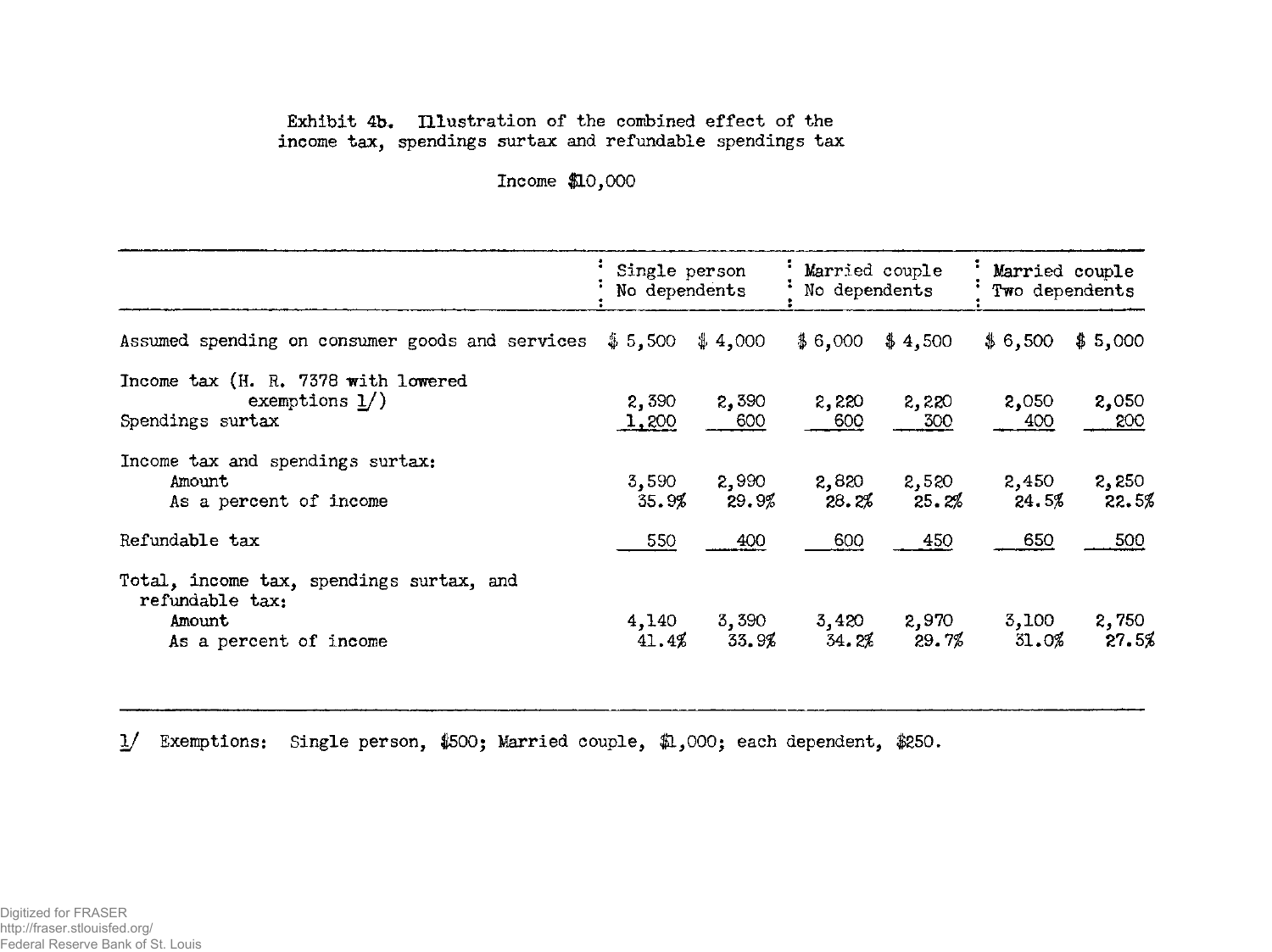# Exhibit 4c. Illustration of the combined effect of the income tax, spendings surtax and refundable spendings tax

'Income #25,000

|                                                                                                 |                 | Single person<br>No dependents |                 | Married couple<br>No dependents |                 | Married couple<br>Two dependents |
|-------------------------------------------------------------------------------------------------|-----------------|--------------------------------|-----------------|---------------------------------|-----------------|----------------------------------|
| Assumed spending on consumer<br>goods and services                                              | \$10,000        | \$6,000                        | 1,000           | $\frac{4}{9}$ 7,000             | #2,000          | \$8,000                          |
| Income tax (H.R. 7378 with<br>lowered exemptions 1/)                                            | 9,626           | 9,626                          | 9,336           | 9,336                           | 9,046           | 9,046                            |
| Spendings surtax                                                                                | 3,400           | 1,400                          | 2,400           | 1,200                           | 1,800           | 700                              |
| Income tax and spendings<br>surtax:<br>Amount<br>As a percent of income                         | 13,026<br>52.1% | 11,026<br>44.1%                | 11,736<br>46.9% | 10,536<br>42.1%                 | 10,846<br>43.4% | 9,746<br>39.0%                   |
| Refundable tax                                                                                  | 1,000           | 600                            | 1,100           | 700                             | 1,200           | 800                              |
| Total, income tax, spendings<br>surtax, and refundable tax:<br>Amount<br>As a percent of income | 14,026<br>56.1% | 11,626<br>46.5%                | 12,836<br>51.3% | 11,236<br>44.9%                 | 12,046<br>48.2% | 10,546<br>42.2%                  |

1/ Exemptions: Single person \$500, married couple \$1,000, each dependent \$250